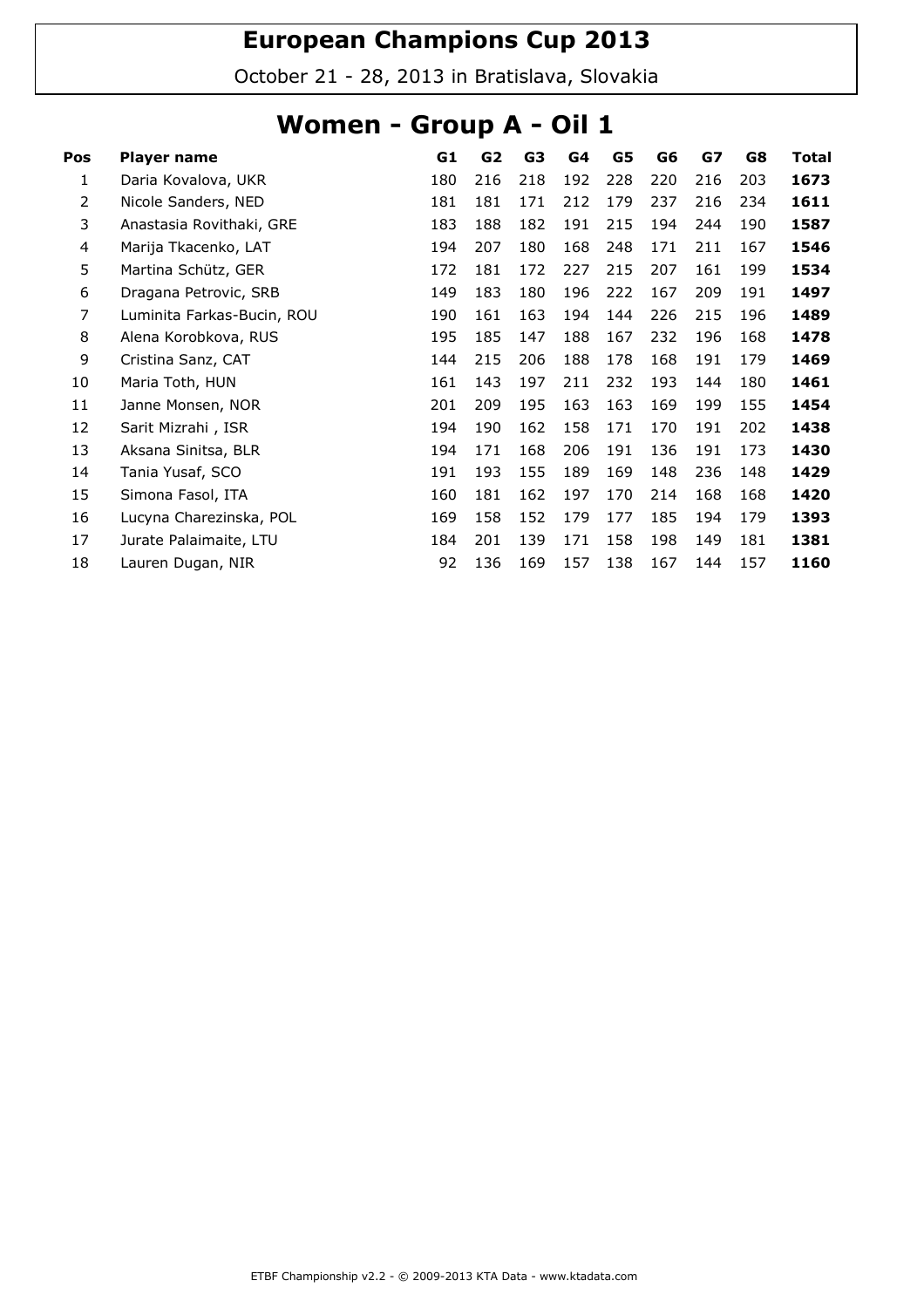October 21 - 28, 2013 in Bratislava, Slovakia

### Women - Group B - Oil 1

| Pos | Player name                  | G1  | G <sub>2</sub> | G3  | G4  | G5  | G6  | G7  | G8  | <b>Total</b> |
|-----|------------------------------|-----|----------------|-----|-----|-----|-----|-----|-----|--------------|
| 1   | Isabelle Hultin, SWE         | 300 | 201            | 254 | 177 | 258 | 224 | 245 | 237 | 1896         |
| 2   | Lisa John, ENG               | 215 | 185            | 235 | 232 | 200 | 184 | 278 | 233 | 1762         |
| 3   | Sanna Pasanen, FIN           | 214 | 172            | 223 | 197 | 234 | 189 | 259 | 257 | 1745         |
| 4   | Anne - Maree Williams, WAL   | 279 | 171            | 186 | 253 | 196 | 182 | 190 | 191 | 1648         |
| 5   | Ebru Ozogluuntur, TUR        | 206 | 167            | 182 | 233 | 231 | 212 | 196 | 210 | 1637         |
| 6   | Lauriane Celie, FRA          | 174 | 186            | 178 | 198 | 237 | 195 | 227 | 239 | 1634         |
| 7   | Sue Abela, MLT               | 182 | 228            | 189 | 215 | 208 | 202 | 169 | 236 | 1629         |
| 8   | Ivonne Gross, AUT            | 183 | 123            | 188 | 258 | 170 | 226 | 232 | 248 | 1628         |
| 9   | Jana Lebrova, CZE            | 195 | 181            | 191 | 186 | 226 | 136 | 243 | 193 | 1551         |
| 10  | Olga Tarasova, UKR           | 189 | 205            | 178 | 217 | 147 | 190 | 204 | 196 | 1526         |
| 11  | Melissa Vallons, BEL         | 187 | 226            | 172 | 173 | 168 | 196 | 162 | 167 | 1451         |
| 12  | Dagny Edda Thorisdottir, ISL | 149 | 199            | 166 | 211 | 149 | 215 | 171 | 175 | 1435         |
| 13  | Pacer 1, PAC                 | 143 | 209            | 191 | 181 | 137 | 173 | 201 | 183 | 1418         |
| 14  | Sofia Hristova, BUL          | 192 | 170            | 199 | 177 | 174 | 162 | 176 | 156 | 1406         |
| 15  | Ivana Krajacic, CRO          | 158 | 206            | 157 | 162 | 190 | 163 | 179 | 144 | 1359         |
| 16  | Vanessa Martinez, SUI        | 155 | 184            | 151 | 161 | 145 | 181 | 160 | 162 | 1299         |
| 17  | Beata Valigurova, SVK        | 176 | 131            | 196 | 123 | 181 | 139 | 146 | 188 | 1280         |
| 18  | Mateja Kerovec, SLO          | 114 | 157            | 167 | 169 | 145 | 148 | 133 | 151 | 1184         |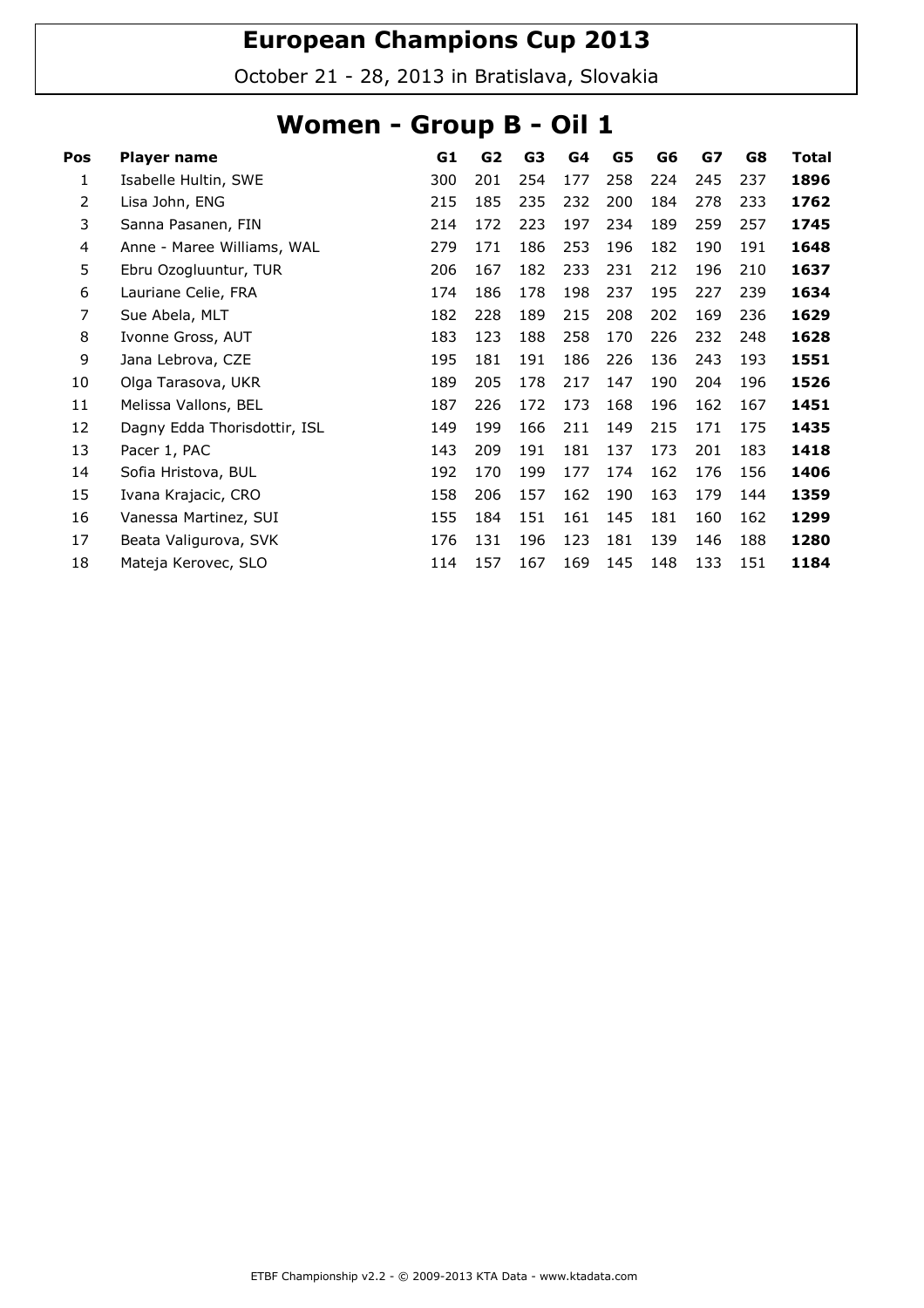October 21 - 28, 2013 in Bratislava, Slovakia

### Women - Group A - Oil 2

| Pos | Player name                | G1  | G <sub>2</sub> | G3  | G4  | G5  | G6  | G7  | G8  | <b>Total</b> |
|-----|----------------------------|-----|----------------|-----|-----|-----|-----|-----|-----|--------------|
| 1   | Daria Kovalova, UKR        | 217 | 216            | 256 | 226 | 219 | 192 | 202 | 234 | 1762         |
| 2   | Martina Schütz, GER        | 200 | 201            | 220 | 199 | 166 | 235 | 206 | 258 | 1685         |
| 3   | Nicole Sanders, NED        | 204 | 195            | 225 | 228 | 230 | 193 | 165 | 210 | 1650         |
| 4   | Luminita Farkas-Bucin, ROU | 256 | 188            | 166 | 217 | 190 | 204 | 212 | 186 | 1619         |
| 5   | Tania Yusaf, SCO           | 177 | 215            | 200 | 190 | 211 | 187 | 201 | 223 | 1604         |
| 6   | Alena Korobkova, RUS       | 233 | 204            | 165 | 146 | 213 | 234 | 203 | 189 | 1587         |
| 7   | Marija Tkacenko, LAT       | 157 | 217            | 189 | 205 | 164 | 213 | 215 | 181 | 1541         |
| 8   | Maria Toth, HUN            | 223 | 170            | 178 | 188 | 169 | 225 | 186 | 166 | 1505         |
| 9   | Sarit Mizrahi, ISR         | 210 | 155            | 193 | 187 | 215 | 201 | 155 | 186 | 1502         |
| 10  | Cristina Sanz, CAT         | 193 | 180            | 181 | 185 | 181 | 160 | 175 | 186 | 1441         |
| 11  | Janne Monsen, NOR          | 165 | 186            | 179 | 160 | 199 | 200 | 182 | 169 | 1440         |
| 12  | Lucyna Charezinska, POL    | 192 | 147            | 165 | 154 | 222 | 190 | 178 | 187 | 1435         |
| 13  | Simona Fasol, ITA          | 207 | 200            | 181 | 196 | 157 | 166 | 156 | 165 | 1428         |
| 14  | Anastasia Rovithaki, GRE   | 182 | 170            | 195 | 138 | 194 | 146 | 188 | 205 | 1418         |
| 15  | Jurate Palaimaite, LTU     | 170 | 167            | 192 | 145 | 198 | 189 | 160 | 196 | 1417         |
| 16  | Aksana Sinitsa, BLR        | 192 | 140            | 146 | 185 | 191 | 171 | 214 | 174 | 1413         |
| 17  | Dragana Petrovic, SRB      | 168 | 160            | 205 | 206 | 160 | 191 | 147 | 171 | 1408         |
| 18  | Lauren Dugan, NIR          | 128 | 162            | 121 | 104 | 143 | 138 | 138 | 140 | 1074         |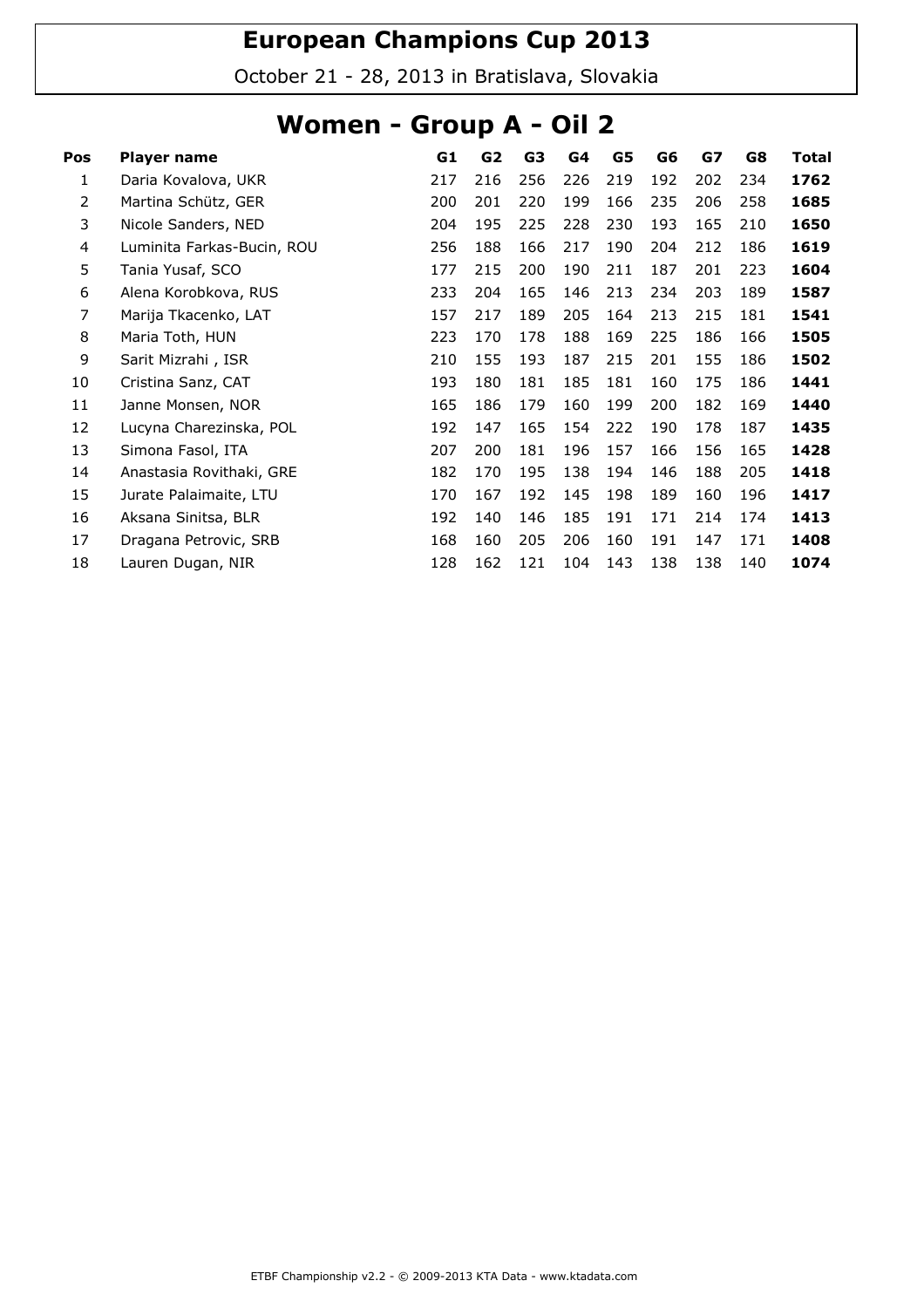October 21 - 28, 2013 in Bratislava, Slovakia

### Women - Group B - Oil 2

| Pos            | Player name                  | G1  | G <sub>2</sub> | G3  | G4  | G5  | G6  | G7  | G8  | <b>Total</b> |
|----------------|------------------------------|-----|----------------|-----|-----|-----|-----|-----|-----|--------------|
| 1              | Isabelle Hultin, SWE         | 215 | 200            | 226 | 220 | 227 | 225 | 226 | 177 | 1716         |
| $\overline{2}$ | Sanna Pasanen, FIN           | 235 | 190            | 182 | 200 | 221 | 226 | 222 | 222 | 1698         |
| 3              | Lisa John, ENG               | 238 | 200            | 236 | 219 | 180 | 227 | 205 | 190 | 1695         |
| 4              | Ivonne Gross, AUT            | 185 | 215            | 212 | 223 | 228 | 194 | 197 | 202 | 1656         |
| 5              | Lauriane Celie, FRA          | 189 | 223            | 160 | 192 | 224 | 200 | 198 | 213 | 1599         |
| 6              | Sue Abela, MLT               | 192 | 207            | 187 | 222 | 189 | 183 | 160 | 186 | 1526         |
| 7              | Melissa Vallons, BEL         | 199 | 190            | 214 | 189 | 181 | 168 | 161 | 208 | 1510         |
| 8              | Olga Tarasova, UKR           | 162 | 190            | 201 | 157 | 180 | 211 | 188 | 202 | 1491         |
| 9              | Dagny Edda Thorisdottir, ISL | 171 | 130            | 205 | 190 | 180 | 206 | 186 | 208 | 1476         |
| 10             | Anne - Maree Williams, WAL   | 171 | 196            | 178 | 199 | 181 | 172 | 179 | 177 | 1453         |
| 11             | Jana Lebrova, CZE            | 166 | 188            | 188 | 193 | 224 | 156 | 165 | 173 | 1453         |
| 12             | Ivana Krajacic, CRO          | 170 | 189            | 167 | 192 | 130 | 195 | 201 | 193 | 1437         |
| 13             | Sofia Hristova, BUL          | 182 | 170            | 180 | 169 | 206 | 131 | 203 | 161 | 1402         |
| 14             | Ebru Ozogluuntur, TUR        | 149 | 181            | 174 | 194 | 189 | 146 | 172 | 194 | 1399         |
| 15             | Vanessa Martinez, SUI        | 150 | 176            | 178 | 178 | 166 | 182 | 148 | 198 | 1376         |
| 16             | Beata Valigurova, SVK        | 182 | 160            | 193 | 169 | 177 | 156 | 147 | 147 | 1331         |
| 17             | Pacer 1, PAC                 | 144 | 155            | 164 | 141 | 166 | 194 | 168 | 163 | 1295         |
| 18             | Mateja Kerovec, SLO          | 173 | 129            | 211 | 179 | 140 | 154 | 148 | 161 | 1295         |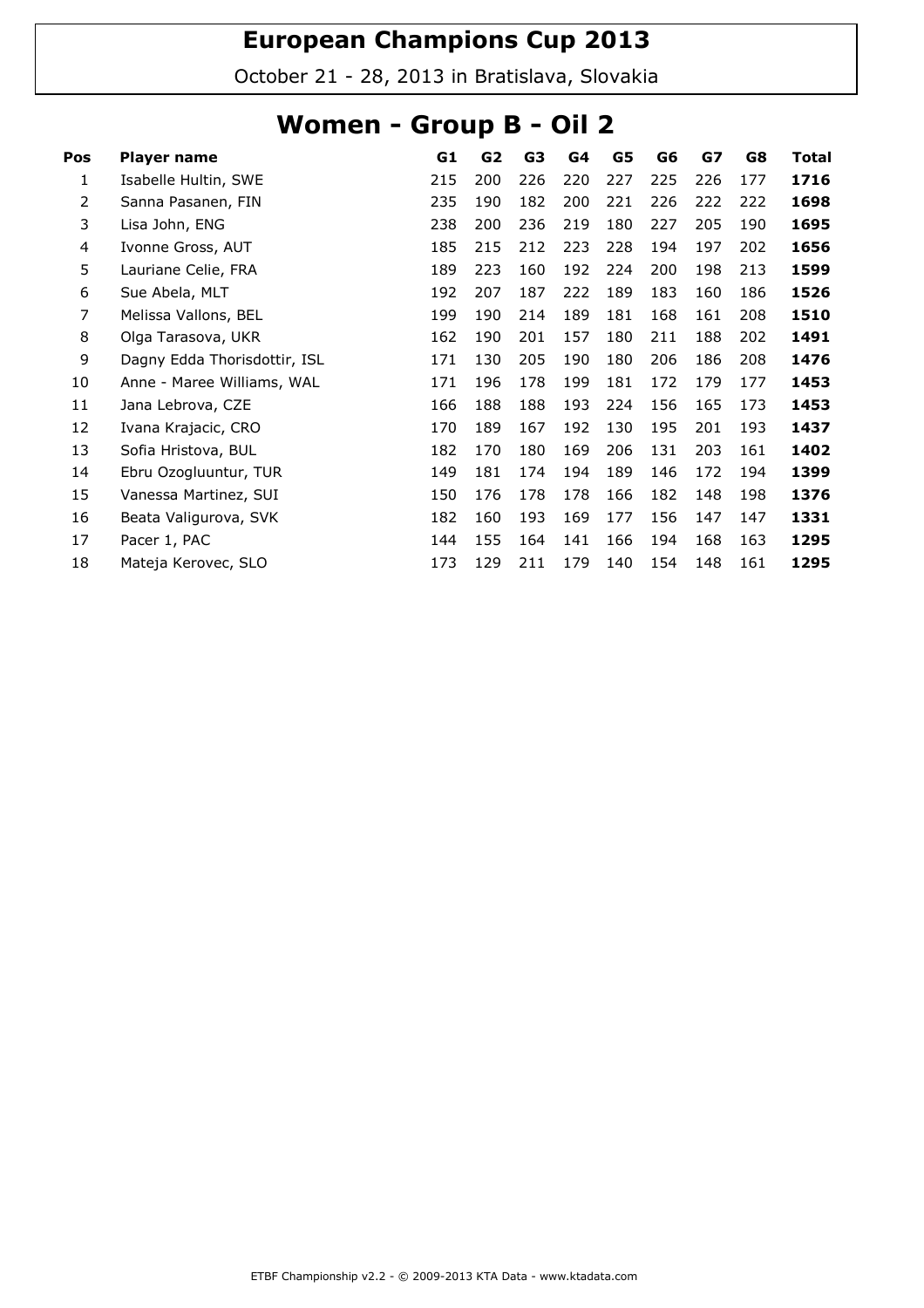October 21 - 28, 2013 in Bratislava, Slovakia

### Women - Group 1 - Combined

| Pos | Player name                | G1  | G <sub>2</sub> | G3  | G4  | G5  | G6  | G7  | G8  | <b>Total</b> |
|-----|----------------------------|-----|----------------|-----|-----|-----|-----|-----|-----|--------------|
| 1   | Nicole Sanders, NED        | 218 | 206            | 235 | 249 | 195 | 245 | 300 | 172 | 1820         |
| 2   | Daria Kovalova, UKR        | 258 | 216            | 217 | 247 | 216 | 234 | 181 | 201 | 1770         |
| 3   | Lisa John, ENG             | 185 | 229            | 238 | 224 | 234 | 192 | 247 | 214 | 1763         |
| 4   | Isabelle Hultin, SWE       | 225 | 222            | 213 | 216 | 202 | 200 | 256 | 213 | 1747         |
| 5   | Anastasia Rovithaki, GRE   | 202 | 202            | 245 | 212 | 196 | 258 | 193 | 176 | 1684         |
| 6   | Lauriane Celie, FRA        | 179 | 248            | 246 | 197 | 172 | 194 | 254 | 193 | 1683         |
| 7   | Sanna Pasanen, FIN         | 230 | 199            | 196 | 175 | 193 | 248 | 215 | 214 | 1670         |
| 8   | Alena Korobkova, RUS       | 183 | 223            | 234 | 217 | 177 | 180 | 225 | 223 | 1662         |
| 9   | Sue Abela, MLT             | 203 | 198            | 192 | 165 | 192 | 216 | 205 | 193 | 1564         |
| 10  | Jana Lebrova, CZE          | 202 | 182            | 196 | 245 | 190 | 180 | 181 | 178 | 1554         |
| 11  | Tania Yusaf, SCO           | 181 | 175            | 185 | 267 | 174 | 152 | 209 | 203 | 1546         |
| 12  | Olga Tarasova, UKR         | 192 | 177            | 223 | 223 | 128 | 181 | 247 | 165 | 1536         |
| 13  | Ivonne Gross, AUT          | 180 | 193            | 182 | 192 | 181 | 201 | 172 | 222 | 1523         |
| 14  | Marija Tkacenko, LAT       | 187 | 193            | 219 | 169 | 160 | 166 | 234 | 178 | 1506         |
| 15  | Luminita Farkas-Bucin, ROU | 183 | 193            | 201 | 171 | 192 | 189 | 217 | 145 | 1491         |
| 16  | Ebru Ozogluuntur, TUR      | 212 | 187            | 169 | 162 | 195 | 212 | 184 | 168 | 1489         |
| 17  | Anne - Maree Williams, WAL | 203 | 179            | 147 | 189 | 175 | 204 | 200 | 171 | 1468         |
| 18  | Martina Schütz, GER        | 181 | 179            | 244 | 173 | 180 | 191 | 154 | 160 | 1462         |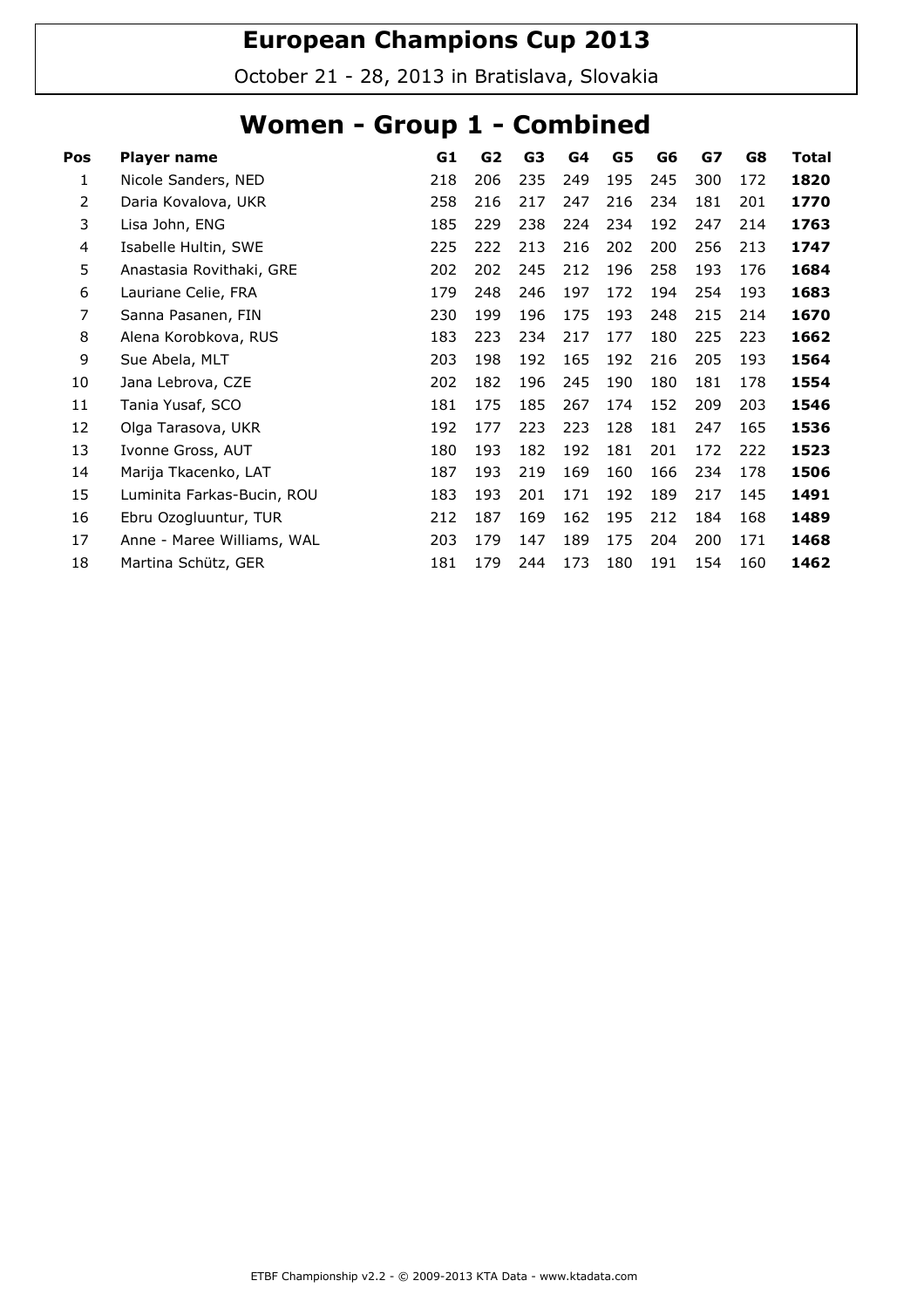October 21 - 28, 2013 in Bratislava, Slovakia

### Women - Group 2 - Combined

| Pos | Player name                  | G1  | G <sub>2</sub> | G3  | G <sub>4</sub> | G5          | G6  | G7  | G8  | <b>Total</b> |
|-----|------------------------------|-----|----------------|-----|----------------|-------------|-----|-----|-----|--------------|
| 1   | Melissa Vallons, BEL         | 193 | 247            | 200 | 191            | 187         | 171 | 184 | 187 | 1560         |
| 2   | Lucyna Charezinska, POL      | 210 | 175            | 192 | 173            | 176         | 203 | 201 | 220 | 1550         |
| 3   | Aksana Sinitsa, BLR          | 182 | 166            | 193 | 198            | 142         | 260 | 190 | 214 | 1545         |
| 4   | Janne Monsen, NOR            | 169 | 174            | 174 | 234            | 186         | 180 | 209 | 204 | 1530         |
| 5   | Dragana Petrovic, SRB        | 196 | 181            | 193 | 181            | 189         | 196 | 179 | 190 | 1505         |
| 6   | Simona Fasol, ITA            | 195 | 189            | 194 | 155            | 146         | 192 | 214 | 218 | 1503         |
| 7   | Cristina Sanz, CAT           | 221 | 170            | 204 | 154            | 173         | 200 | 172 | 188 | 1482         |
| 8   | Jurate Palaimaite, LTU       | 215 | 174            | 168 | 188            | 158         | 190 | 171 | 187 | 1451         |
| 9   | Dagny Edda Thorisdottir, ISL | 177 | 139            | 232 | 138            | 199         | 178 | 174 | 200 | 1437         |
| 10  | Vanessa Martinez, SUI        | 224 | 165            | 188 | 139            | 188         | 182 | 161 | 187 | 1434         |
| 11  | Maria Toth, HUN              | 149 | 213            | 152 | 212            | 180         | 157 | 182 | 178 | 1423         |
| 12  | Ivana Krajacic, CRO          | 178 | 225            | 162 | 165            | 164         | 194 | 178 | 145 | 1411         |
| 13  | Sofia Hristova, BUL          | 148 | 170            | 166 | 136            | 185         | 150 | 231 | 172 | 1358         |
| 14  | Lauren Dugan, NIR            | 187 | 167            | 134 | 192            | 194         | 152 | 141 | 172 | 1339         |
| 15  | Mateja Kerovec, SLO          | 119 | 172            | 147 | 151            | 170         | 144 | 187 | 172 | 1262         |
| 16  | Pacer 1, PAC                 | 147 | 173            | 157 | 141            | 151         | 176 | 138 | 133 | 1216         |
| 17  | Beata Valigurova, SVK        | 130 | 134            | 144 | 142            | 158         | 145 | 137 | 163 | 1153         |
| 18  | Sarit Mizrahi, ISR           | 0   | 0              | 0   | 0              | $\mathbf 0$ | 0   | 0   | 0   | 0            |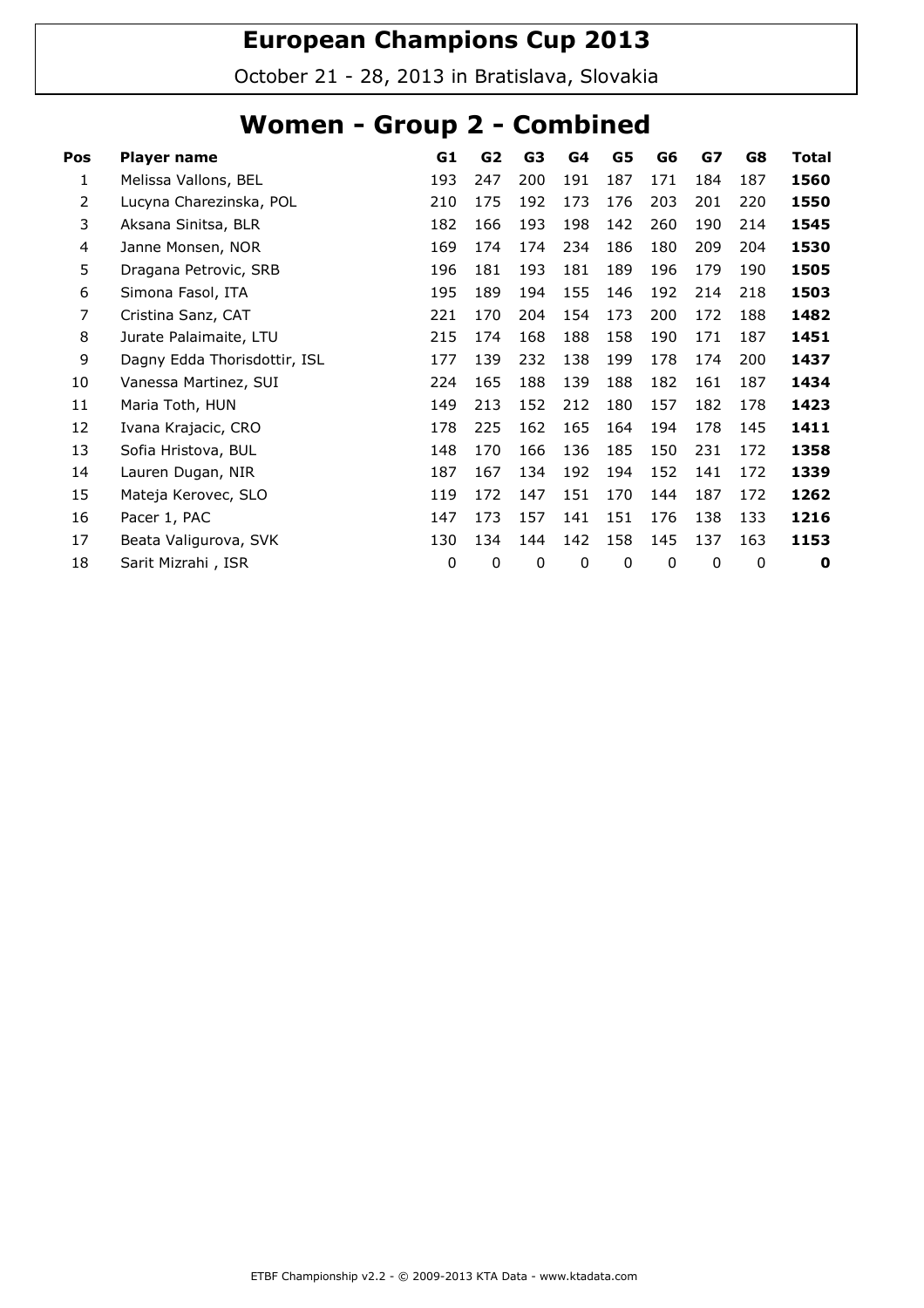October 21 - 28, 2013 in Bratislava, Slovakia

#### Womens - Combined

| Pos            | Player name                  | <b>Oil 1</b> |      | Oil 2 Combined Oil | <b>Total</b> |
|----------------|------------------------------|--------------|------|--------------------|--------------|
| $\mathbf{1}$   | Isabelle Hultin, SWE         | 1896         | 1716 | 1747               | 5359         |
| $\overline{2}$ | Lisa John, ENG               | 1762         | 1695 | 1763               | 5220         |
| 3              | Daria Kovalova, UKR          | 1673         | 1762 | 1770               | 5205         |
| $\overline{4}$ | Sanna Pasanen, FIN           | 1745         | 1698 | 1670               | 5113         |
| 5              | Nicole Sanders, NED          | 1611         | 1650 | 1820               | 5081         |
| 6              | Lauriane Celie, FRA          | 1634         | 1599 | 1683               | 4916         |
| $\overline{7}$ | Ivonne Gross, AUT            | 1628         | 1656 | 1523               | 4807         |
| 8              | Alena Korobkova, RUS         | 1478         | 1587 | 1662               | 4727         |
| $\mathsf 9$    | Sue Abela, MLT               | 1629         | 1526 | 1564               | 4719         |
| $10\,$         | Anastasia Rovithaki, GRE     | 1587         | 1418 | 1684               | 4689         |
| $11\,$         | Martina Schütz, GER          | 1534         | 1685 | 1462               | 4681         |
| 12             | Luminita Farkas-Bucin, ROU   | 1489         | 1619 | 1491               | 4599         |
| 13             | Marija Tkacenko, LAT         | 1546         | 1541 | 1506               | 4593         |
| 14             | Tania Yusaf, SCO             | 1429         | 1604 | 1546               | 4579         |
| 15             | Anne - Maree Williams, WAL   | 1648         | 1453 | 1468               | 4569         |
| 16             | Jana Lebrova, CZE            | 1551         | 1453 | 1554               | 4558         |
| 17             | Olga Tarasova, UKR           | 1526         | 1491 | 1536               | 4553         |
| 18             | Ebru Ozogluuntur, TUR        | 1637         | 1399 | 1489               | 4525         |
| 19             | Melissa Vallons, BEL         | 1451         | 1510 | 1560               | 4521         |
| 20             | Janne Monsen, NOR            | 1454         | 1440 | 1530               | 4424         |
| 21             | Dragana Petrovic, SRB        | 1497         | 1408 | 1505               | 4410         |
| 22             | Cristina Sanz, CAT           | 1469         | 1441 | 1482               | 4392         |
| 23             | Maria Toth, HUN              | 1461         | 1505 | 1423               | 4389         |
| 24             | Aksana Sinitsa, BLR          | 1430         | 1413 | 1545               | 4388         |
| 25             | Lucyna Charezinska, POL      | 1393         | 1435 | 1550               | 4378         |
| 26             | Simona Fasol, ITA            | 1420         | 1428 | 1503               | 4351         |
| 27             | Dagny Edda Thorisdottir, ISL | 1435         | 1476 | 1437               | 4348         |
| 28             | Jurate Palaimaite, LTU       | 1381         | 1417 | 1451               | 4249         |
| 29             | Ivana Krajacic, CRO          | 1359         | 1437 | 1411               | 4207         |
| 30             | Sofia Hristova, BUL          | 1406         | 1402 | 1358               | 4166         |
| 31             | Vanessa Martinez, SUI        | 1299         | 1376 | 1434               | 4109         |
| 32             | Beata Valigurova, SVK        | 1280         | 1331 | 1153               | 3764         |
| 33             | Mateja Kerovec, SLO          | 1184         | 1295 | 1262               | 3741         |
| 34             | Lauren Dugan, NIR            | 1160         | 1074 | 1339               | 3573         |
| 35             | Sarit Mizrahi, ISR           | 1438         | 1502 | $\mathbf 0$        | 2940         |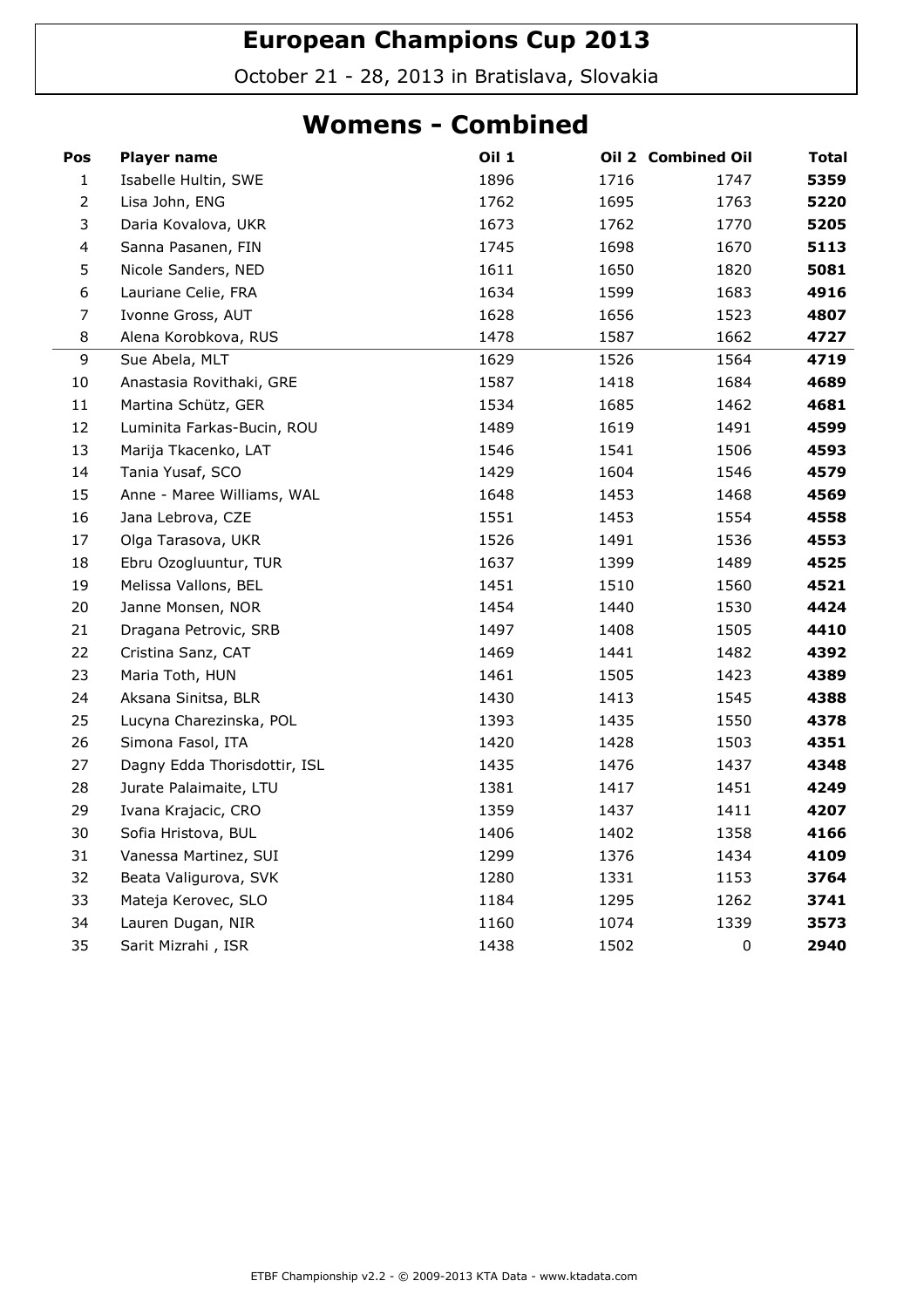October 21 - 28, 2013 in Bratislava, Slovakia

## Women - Masters Step 1 - Quarterfinals

| <b>Seed</b>    |                | Lane Player name            | G1  | G2  | G3  | <b>Points</b> |
|----------------|----------------|-----------------------------|-----|-----|-----|---------------|
| 2              | 1              | Lisa John, England          | 192 | 198 | 0   | 2             |
| 7              | $\overline{2}$ | Ivonne Gross, Austria       | 174 | 179 | 0   | 0             |
|                |                |                             |     |     |     |               |
| $\overline{4}$ | 3              | Sanna Pasanen, Finland      | 214 | 247 | 0   | 2             |
| 5              | 4              | Nicole Sanders, Netherlands | 182 | 209 | 0   | 0             |
|                |                |                             |     |     |     |               |
| $\mathbf{1}$   | 5              | Isabelle Hultin, Sweden     | 195 | 254 | 0   | 2             |
| 8              | 6              | Alena Korobkova, Russia     | 188 | 214 | 0   | 0             |
|                |                |                             |     |     |     |               |
| 3              | $\overline{7}$ | Daria Kovalova, Ukraine     | 212 | 257 | 213 | 2             |
| 6              | 8              | Lauriane Celie, France      | 233 | 195 | 207 |               |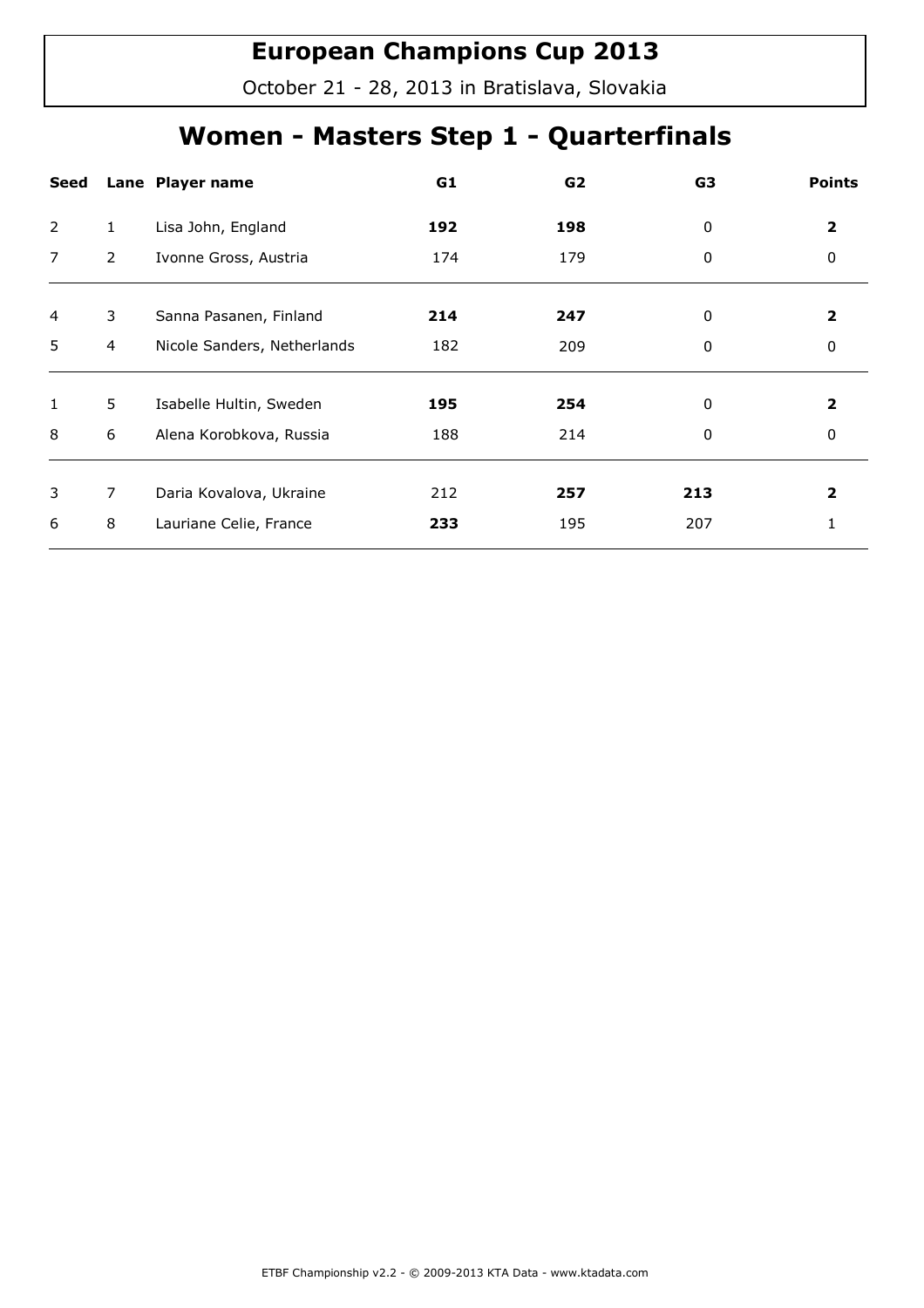October 21 - 28, 2013 in Bratislava, Slovakia

## Women - Masters Step 2 - Semifinals

| Seed |    | Lane Player name        | G1  | G <sub>2</sub> | G3 | <b>Points</b> |
|------|----|-------------------------|-----|----------------|----|---------------|
| 2    | 9  | Lisa John, England      | 235 | 194            | 0  | 2             |
| 3    | 10 | Daria Kovalova, Ukraine | 181 | 179            | 0  | 0             |
| 1    | 13 | Isabelle Hultin, Sweden | 211 | 166            | 0  | 0             |
|      |    |                         |     |                |    |               |
| 4    | 14 | Sanna Pasanen, Finland  | 226 | 217            | 0  | 2             |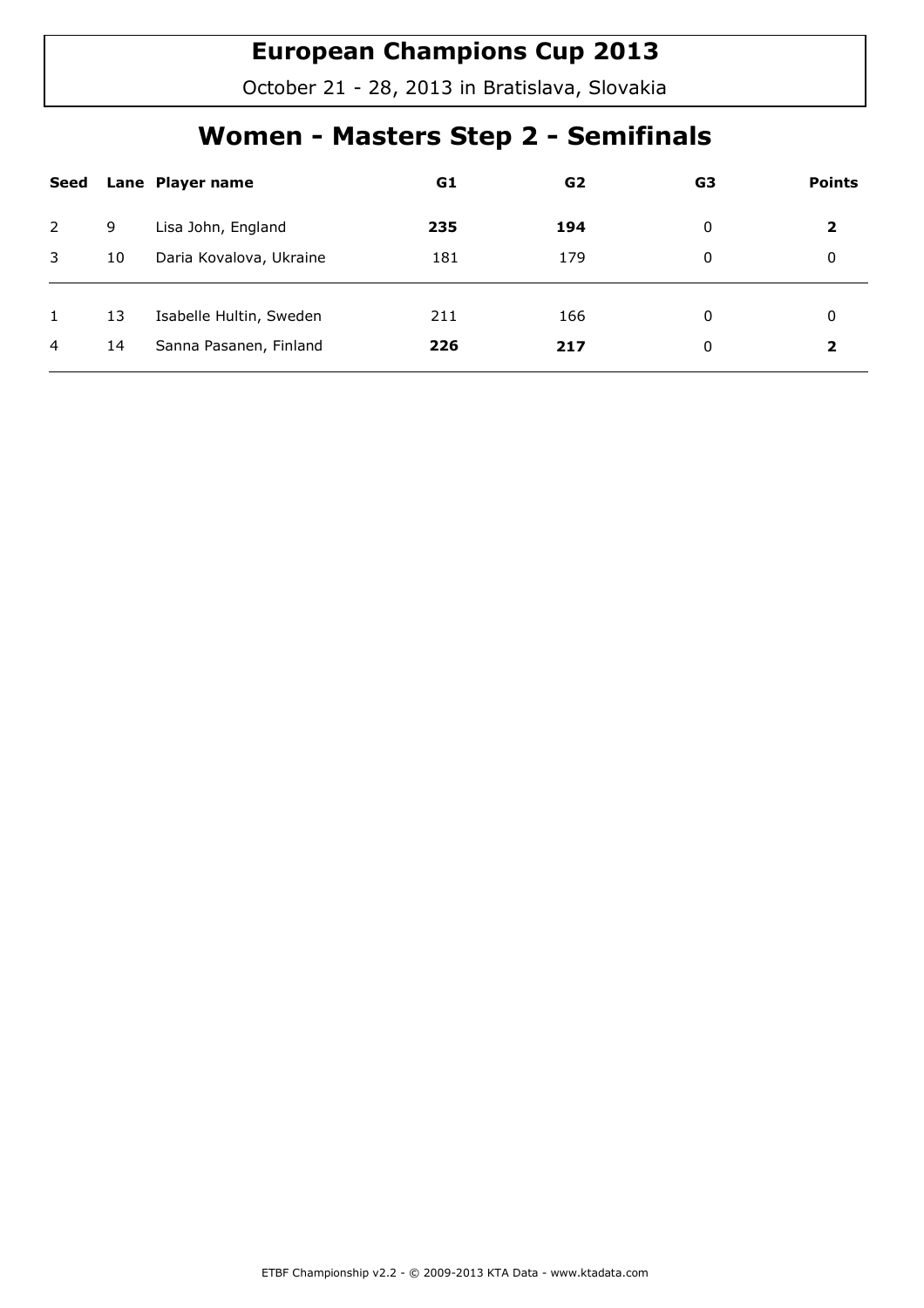October 21 - 28, 2013 in Bratislava, Slovakia

## Women - Masters Step 3 - Final

| Seed           |    | Lane Player name       | G1  | G <sub>2</sub> | G3 | <b>Points</b> |
|----------------|----|------------------------|-----|----------------|----|---------------|
| $\overline{2}$ | 11 | Lisa John, England     | 201 | 192            |    |               |
| $\overline{4}$ | 12 | Sanna Pasanen, Finland | 215 | 237            |    |               |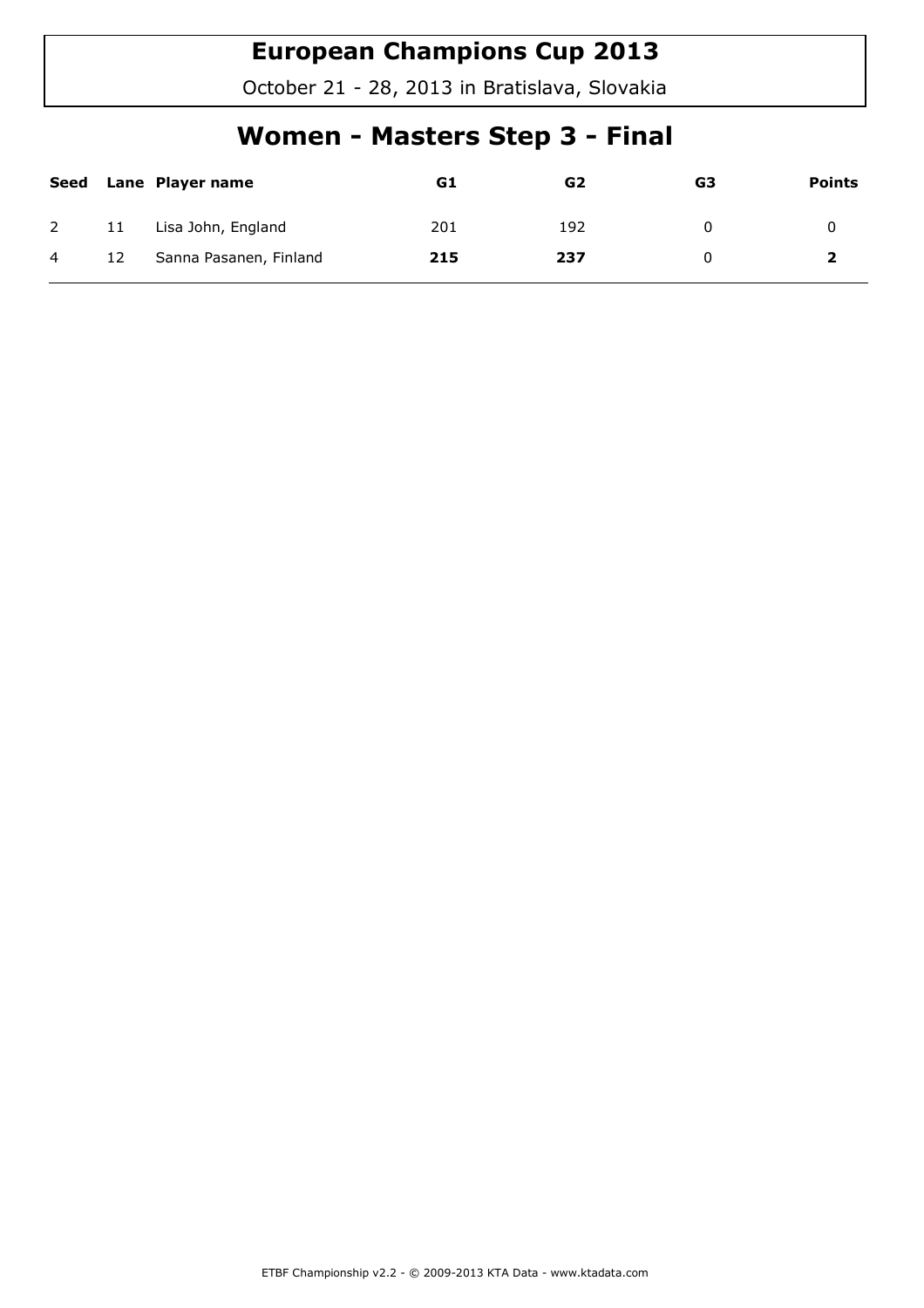October 21 - 28, 2013 in Bratislava, Slovakia

### Men - Group A - Oil 1

| Pos            | Player name                | G1  | G2  | G3  | G4  | G5  | G6  | G7  | G8  | Total |
|----------------|----------------------------|-----|-----|-----|-----|-----|-----|-----|-----|-------|
| 1              | Jeffrey van de Wakker, NED | 278 | 211 | 283 | 216 | 192 | 192 | 237 | 203 | 1812  |
| $\overline{2}$ | Richard Teece, ENG         | 213 | 180 | 257 | 225 | 244 | 258 | 183 | 210 | 1770  |
| 3              | Hafthor Hardarson, ISL     | 233 | 205 | 227 | 225 | 216 | 193 | 177 | 243 | 1719  |
| 4              | James Gruffman, SWE        | 202 | 195 | 205 | 234 | 266 | 207 | 213 | 197 | 1719  |
| 5              | Wim Claessens, BEL         | 187 | 180 | 220 | 183 | 216 | 222 | 256 | 222 | 1686  |
| 6              | Marco Reviglio, ITA        | 169 | 232 | 181 | 232 | 201 | 204 | 228 | 189 | 1636  |
| 7              | Evangelos Krizinis, GRE    | 182 | 233 | 178 | 190 | 193 | 192 | 258 | 189 | 1615  |
| 8              | Michael Rauscher, AUT      | 156 | 227 | 196 | 207 | 173 | 186 | 256 | 200 | 1601  |
| 9              | Philippe Huber, SUI        | 198 | 160 | 157 | 229 | 191 | 266 | 207 | 181 | 1589  |
| 10             | Roman Starchenkov, RUS     | 194 | 147 | 179 | 216 | 225 | 237 | 236 | 154 | 1588  |
| 11             | Gyorgy Bodis, HUN          | 179 | 205 | 189 | 193 | 181 | 215 | 186 | 199 | 1547  |
| 12             | Ben Slutzki, ISR           | 159 | 188 | 203 | 191 | 154 | 204 | 200 | 246 | 1545  |
| 13             | Zoran Banjac, CRO          | 166 | 215 | 177 | 171 | 170 | 200 | 237 | 197 | 1533  |
| 14             | Marius Piticariu, ROU      | 156 | 184 | 190 | 187 | 211 | 226 | 182 | 194 | 1530  |
| 15             | Daniele Bronzetti, SMR     | 194 | 213 | 178 | 191 | 177 | 168 | 182 | 167 | 1470  |
| 16             | Luboslav Jurinyi, SVK      | 184 | 159 | 188 | 163 | 131 | 227 | 184 | 180 | 1416  |
| 17             | Darin Trayanov, BUL        | 154 | 216 | 168 | 172 | 187 | 163 | 166 | 183 | 1409  |
| 18             | Lyndon Walters, WAL        | 190 | 164 | 179 | 183 | 189 | 128 | 205 | 159 | 1397  |
|                |                            |     |     |     |     |     |     |     |     |       |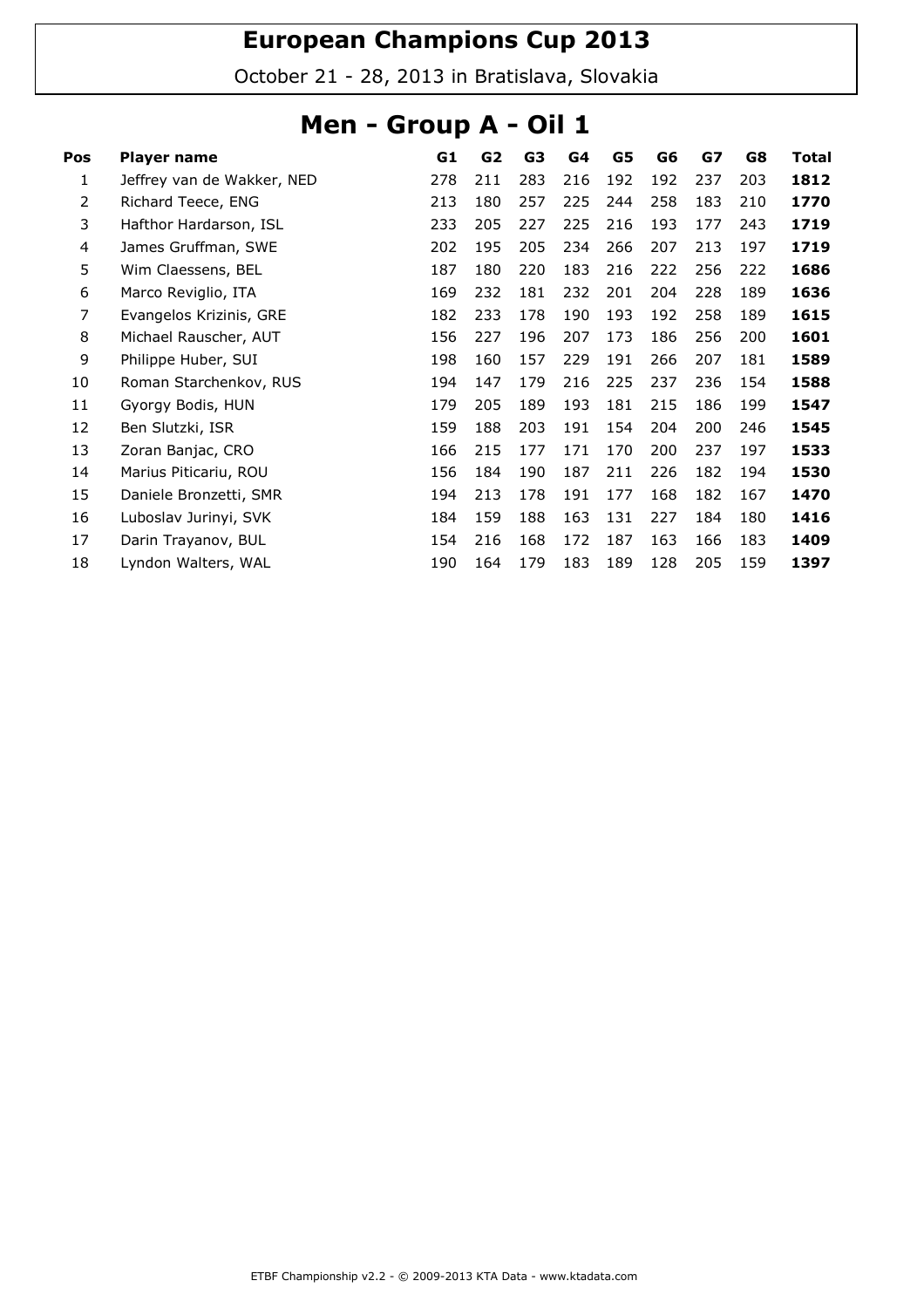October 21 - 28, 2013 in Bratislava, Slovakia

### Men - Group B - Oil 1

| Pos | Player name                | G1  | G <sub>2</sub> | G3  | G4  | G5  | G6  | G7  | G8  | Total |
|-----|----------------------------|-----|----------------|-----|-----|-----|-----|-----|-----|-------|
| 1   | Dennis Eklund, SWE         | 226 | 258            | 170 | 248 | 239 | 204 | 268 | 237 | 1850  |
| 2   | Kanstantsin Karazeyeu, BLR | 246 | 213            | 299 | 216 | 223 | 193 | 232 | 199 | 1821  |
| 3   | Mads Sandbaekken, NOR      | 219 | 233            | 268 | 213 | 209 | 219 | 251 | 207 | 1819  |
| 4   | Achim Grabowski, GER       | 174 | 227            | 193 | 228 | 245 | 265 | 226 | 244 | 1802  |
| 5   | Kimmo Lehtonen, FIN        | 235 | 279            | 200 | 189 | 269 | 237 | 195 | 192 | 1796  |
| 6   | Emil Polanisz, POL         | 213 | 257            | 195 | 211 | 202 | 237 | 233 | 221 | 1769  |
| 7   | Arturs Levikins, LAT       | 194 | 190            | 163 | 198 | 226 | 195 | 266 | 223 | 1655  |
| 8   | Anze Grabrijan, SLO        | 201 | 161            | 223 | 235 | 224 | 181 | 192 | 226 | 1643  |
| 9   | Vladimir Majski, SRB       | 157 | 207            | 176 | 182 | 244 | 191 | 224 | 247 | 1628  |
| 10  | Olexandr Kondratyev, UKR   | 256 | 167            | 195 | 225 | 195 | 191 | 198 | 201 | 1628  |
| 11  | Artur Colomer, CAT         | 199 | 201            | 189 | 202 | 196 | 162 | 210 | 237 | 1596  |
| 12  | Michal Vcelis, CZE         | 187 | 179            | 235 | 208 | 180 | 203 | 176 | 226 | 1594  |
| 13  | Mathias Sarmadi, FRA       | 183 | 186            | 180 | 213 | 234 | 192 | 169 | 236 | 1593  |
| 14  | Linas Sasnauskas, LTU      | 149 | 170            | 186 | 192 | 201 | 198 | 215 | 233 | 1544  |
| 15  | Habib Dogan, TUR           | 181 | 190            | 174 | 206 | 202 | 210 | 191 | 159 | 1513  |
| 16  | Mauro Anastasi, MLT        | 164 | 234            | 203 | 157 | 147 | 193 | 176 | 183 | 1457  |
| 17  | Steven Gill, SCO           | 137 | 143            | 190 | 194 | 210 | 208 | 165 | 178 | 1425  |
| 18  | David Seay, NIR            | 191 | 143            | 142 | 183 | 151 | 143 | 258 | 148 | 1359  |
|     |                            |     |                |     |     |     |     |     |     |       |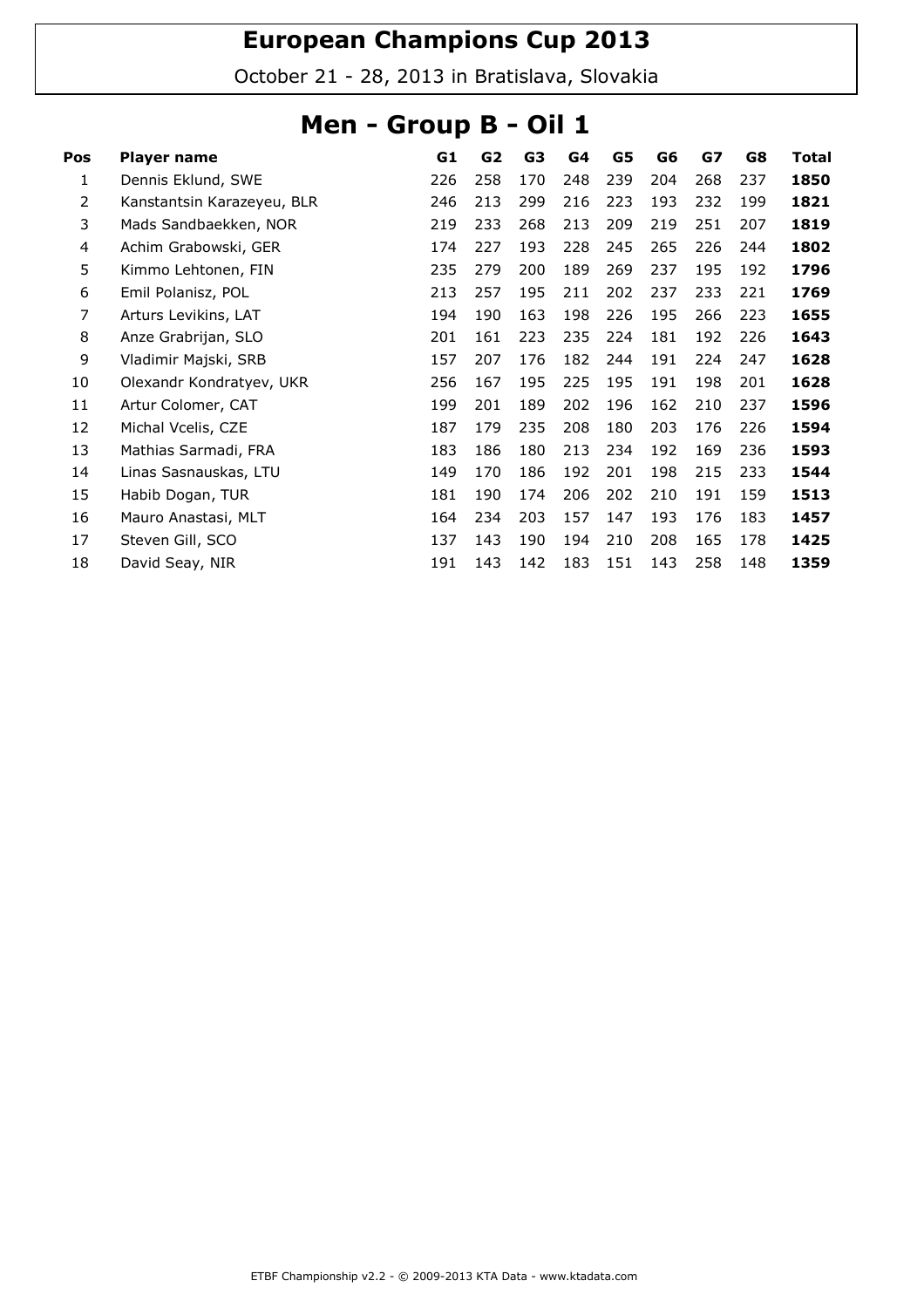October 21 - 28, 2013 in Bratislava, Slovakia

### Men - Group A - Oil 2

| Pos | Player name                | G1  | G <sub>2</sub> | G <sub>3</sub> | G4  | G5  | G6  | G7  | G8  | Total |
|-----|----------------------------|-----|----------------|----------------|-----|-----|-----|-----|-----|-------|
| 1   | James Gruffman, SWE        | 244 | 203            | 190            | 235 | 224 | 223 | 206 | 235 | 1760  |
| 2   | Marco Reviglio, ITA        | 235 | 236            | 149            | 223 | 246 | 220 | 222 | 176 | 1707  |
| 3   | Evangelos Krizinis, GRE    | 247 | 204            | 183            | 227 | 230 | 183 | 203 | 223 | 1700  |
| 4   | Richard Teece, ENG         | 203 | 224            | 191            | 214 | 205 | 207 | 254 | 196 | 1694  |
| 5   | Lyndon Walters, WAL        | 211 | 195            | 247            | 218 | 172 | 268 | 200 | 180 | 1691  |
| 6   | Hafthor Hardarson, ISL     | 241 | 255            | 193            | 196 | 240 | 176 | 209 | 180 | 1690  |
| 7   | Ben Slutzki, ISR           | 161 | 160            | 187            | 268 | 237 | 199 | 244 | 169 | 1625  |
| 8   | Gyorgy Bodis, HUN          | 210 | 126            | 212            | 247 | 209 | 178 | 238 | 194 | 1614  |
| 9   | Marius Piticariu, ROU      | 177 | 181            | 203            | 248 | 194 | 178 | 180 | 233 | 1594  |
| 10  | Luboslav Jurinyi, SVK      | 194 | 220            | 158            | 233 | 179 | 192 | 204 | 185 | 1565  |
| 11  | Jeffrey van de Wakker, NED | 193 | 179            | 187            | 221 | 210 | 202 | 167 | 197 | 1556  |
| 12  | Philippe Huber, SUI        | 222 | 168            | 203            | 204 | 179 | 172 | 200 | 207 | 1555  |
| 13  | Wim Claessens, BEL         | 176 | 215            | 159            | 208 | 166 | 191 | 213 | 208 | 1536  |
| 14  | Zoran Banjac, CRO          | 180 | 188            | 215            | 191 | 194 | 210 | 164 | 191 | 1533  |
| 15  | Daniele Bronzetti, SMR     | 176 | 168            | 220            | 170 | 219 | 235 | 164 | 169 | 1521  |
| 16  | Michael Rauscher, AUT      | 186 | 195            | 172            | 186 | 188 | 177 | 171 | 231 | 1506  |
| 17  | Darin Trayanov, BUL        | 204 | 157            | 195            | 224 | 151 | 223 | 192 | 150 | 1496  |
| 18  | Roman Starchenkov, RUS     | 181 | 163            | 215            | 181 | 182 | 224 | 178 | 158 | 1482  |
|     |                            |     |                |                |     |     |     |     |     |       |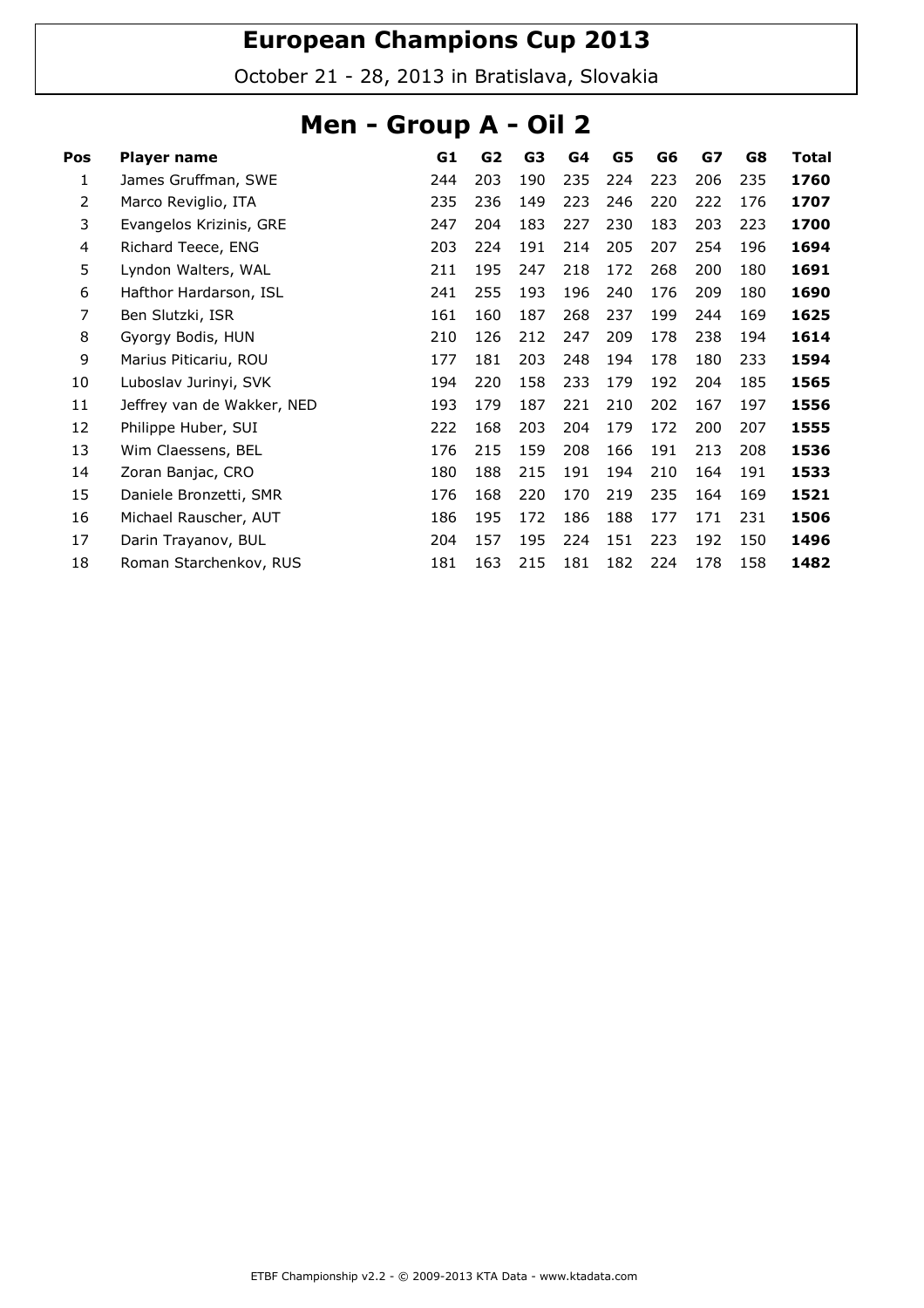October 21 - 28, 2013 in Bratislava, Slovakia

### Men - Group B - Oil 2

| Pos | Player name                | G1  | G2  | G3  | G4  | G5  | G6  | G7  | G8  | Total |
|-----|----------------------------|-----|-----|-----|-----|-----|-----|-----|-----|-------|
| 1   | Mads Sandbaekken, NOR      | 193 | 230 | 257 | 209 | 235 | 215 | 237 | 199 | 1775  |
| 2   | Arturs Levikins, LAT       | 243 | 247 | 248 | 187 | 219 | 214 | 213 | 190 | 1761  |
| 3   | Anze Grabrijan, SLO        | 223 | 200 | 243 | 239 | 223 | 206 | 228 | 190 | 1752  |
| 4   | Emil Polanisz, POL         | 243 | 229 | 233 | 233 | 196 | 288 | 180 | 133 | 1735  |
| 5   | Steven Gill, SCO           | 179 | 204 | 244 | 257 | 191 | 223 | 203 | 195 | 1696  |
| 6   | Dennis Eklund, SWE         | 170 | 199 | 222 | 208 | 247 | 218 | 231 | 190 | 1685  |
| 7   | Kimmo Lehtonen, FIN        | 224 | 226 | 167 | 202 | 211 | 237 | 214 | 193 | 1674  |
| 8   | Olexandr Kondratyev, UKR   | 195 | 223 | 189 | 192 | 235 | 215 | 245 | 169 | 1663  |
| 9   | Mauro Anastasi, MLT        | 170 | 204 | 192 | 184 | 222 | 221 | 224 | 193 | 1610  |
| 10  | Linas Sasnauskas, LTU      | 196 | 182 | 187 | 214 | 168 | 274 | 180 | 195 | 1596  |
| 11  | Artur Colomer, CAT         | 172 | 241 | 200 | 171 | 182 | 202 | 205 | 215 | 1588  |
| 12  | Habib Dogan, TUR           | 245 | 201 | 221 | 152 | 202 | 196 | 183 | 174 | 1574  |
| 13  | Achim Grabowski, GER       | 213 | 172 | 214 | 187 | 193 | 188 | 193 | 213 | 1573  |
| 14  | Kanstantsin Karazeyeu, BLR | 212 | 247 | 196 | 176 | 188 | 173 | 202 | 168 | 1562  |
| 15  | David Seay, NIR            | 228 | 191 | 214 | 173 | 174 | 167 | 157 | 226 | 1530  |
| 16  | Mathias Sarmadi, FRA       | 138 | 173 | 184 | 194 | 194 | 208 | 247 | 164 | 1502  |
| 17  | Michal Vcelis, CZE         | 181 | 190 | 167 | 190 | 179 | 195 | 177 | 182 | 1461  |
| 18  | Vladimir Majski, SRB       | 198 | 174 | 172 | 169 | 189 | 167 | 194 | 168 | 1431  |
|     |                            |     |     |     |     |     |     |     |     |       |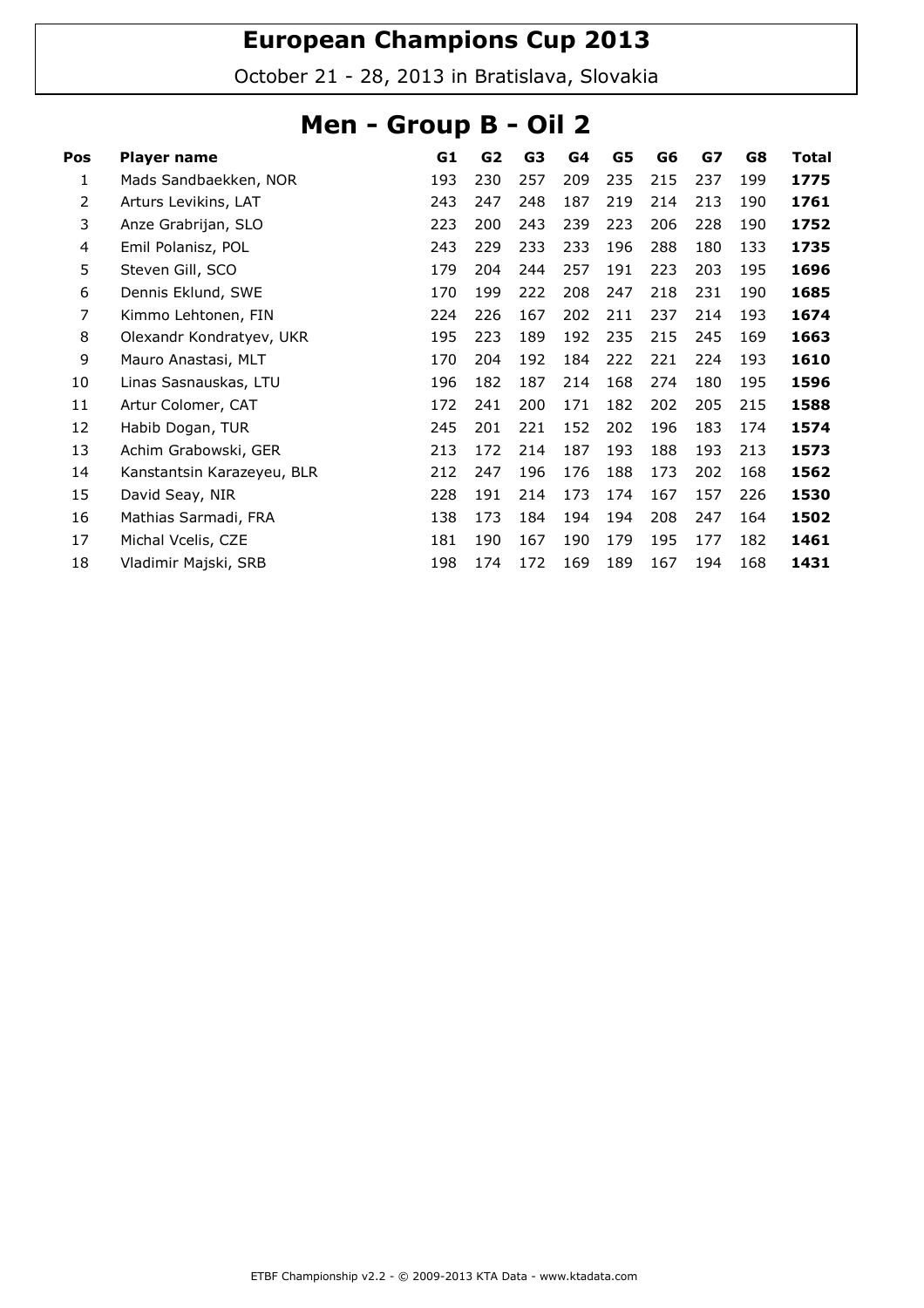October 21 - 28, 2013 in Bratislava, Slovakia

### Men - Group 1 - Combined

| Player name                | G1  | G <sub>2</sub> | G <sub>3</sub> | G4  | G5  | G6  | G7  | G8  | <b>Total</b> |
|----------------------------|-----|----------------|----------------|-----|-----|-----|-----|-----|--------------|
| Dennis Eklund, SWE         | 236 | 247            | 279            | 220 | 232 | 246 | 236 | 269 | 1965         |
| Kimmo Lehtonen, FIN        | 232 | 202            | 234            | 248 | 216 | 187 | 221 | 243 | 1783         |
| Achim Grabowski, GER       | 221 | 196            | 247            | 216 | 191 | 222 | 236 | 217 | 1746         |
| Olexandr Kondratyev, UKR   | 196 | 259            | 220            | 183 | 237 | 198 | 206 | 216 | 1715         |
| Mads Sandbaekken, NOR      | 230 | 226            | 247            | 258 | 157 | 224 | 177 | 190 | 1709         |
| Anze Grabrijan, SLO        | 218 | 148            | 221            | 206 | 230 | 170 | 233 | 278 | 1704         |
| Jeffrey van de Wakker, NED | 225 | 246            | 175            | 159 | 221 | 225 | 258 | 181 | 1690         |
| Wim Claessens, BEL         | 204 | 180            | 184            | 227 | 239 | 201 | 255 | 193 | 1683         |
| Arturs Levikins, LAT       | 202 | 203            | 177            | 230 | 157 | 214 | 287 | 183 | 1653         |
| Richard Teece, ENG         | 189 | 153            | 224            | 255 | 215 | 238 | 207 | 171 | 1652         |
| Artur Colomer, CAT         | 225 | 205            | 201            | 169 | 156 | 224 | 235 | 236 | 1651         |
| Hafthor Hardarson, ISL     | 159 | 263            | 252            | 188 | 181 | 202 | 188 | 199 | 1632         |
| Evangelos Krizinis, GRE    | 220 | 201            | 231            | 184 | 166 | 202 | 233 | 177 | 1614         |
| Kanstantsin Karazeyeu, BLR | 200 | 234            | 183            | 197 | 211 | 190 | 214 | 177 | 1606         |
| James Gruffman, SWE        | 178 | 184            | 207            | 223 | 193 | 177 | 182 | 231 | 1575         |
| Emil Polanisz, POL         | 196 | 203            | 159            | 193 | 164 | 169 | 230 | 212 | 1526         |
| Marco Reviglio, ITA        | 161 | 146            | 205            | 170 | 169 | 196 | 234 | 191 | 1472         |
| Ben Slutzki, ISR           | 168 | 147            | 135            | 144 | 225 | 202 | 246 | 175 | 1442         |
|                            |     |                |                |     |     |     |     |     |              |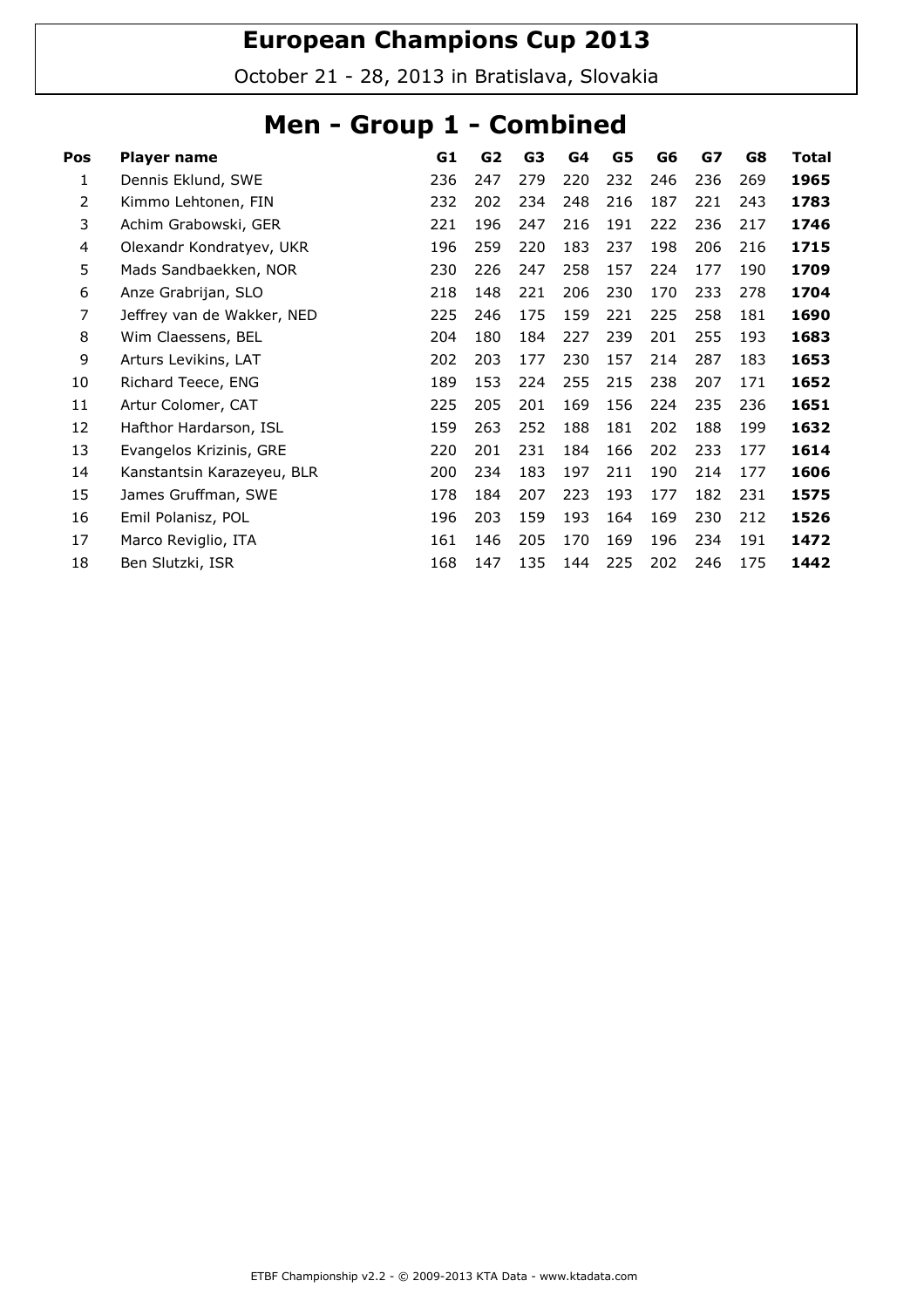October 21 - 28, 2013 in Bratislava, Slovakia

### Men - Group 2 - Combined

| Pos | Player name            | G1       | G <sub>2</sub> | G3  | G4  | G5          | G6  | GZ  | G8  | <b>Total</b> |
|-----|------------------------|----------|----------------|-----|-----|-------------|-----|-----|-----|--------------|
| 1   | Gyorgy Bodis, HUN      | 193      | 208            | 178 | 208 | 229         | 236 | 244 | 207 | 1703         |
| 2   | Mauro Anastasi, MLT    | 221      | 186            | 242 | 204 | 222         | 205 | 222 | 197 | 1699         |
| 3   | Roman Starchenkov, RUS | 175      | 192            | 289 | 199 | 216         | 173 | 188 | 188 | 1620         |
| 4   | Marius Piticariu, ROU  | 203      | 210            | 207 | 215 | 177         | 177 | 192 | 201 | 1582         |
| 5   | Philippe Huber, SUI    | 175      | 145            | 255 | 234 | 180         | 218 | 191 | 178 | 1576         |
| 6   | Michael Rauscher, AUT  | 205      | 215            | 171 | 198 | 157         | 191 | 226 | 171 | 1534         |
| 7   | Linas Sasnauskas, LTU  | 206      | 192            | 164 | 166 | 202         | 167 | 165 | 232 | 1494         |
| 8   | Habib Dogan, TUR       | 214      | 181            | 218 | 170 | 135         | 203 | 159 | 204 | 1484         |
| 9   | Mathias Sarmadi, FRA   | 211      | 169            | 170 | 145 | 214         | 198 | 199 | 172 | 1478         |
| 10  | Steven Gill, SCO       | 177      | 176            | 170 | 230 | 188         | 207 | 147 | 179 | 1474         |
| 11  | Luboslav Jurinyi, SVK  | 155      | 185            | 178 | 203 | 162         | 196 | 237 | 155 | 1471         |
| 12  | David Seay, NIR        | 179      | 179            | 159 | 156 | 202         | 198 | 190 | 205 | 1468         |
| 13  | Vladimir Majski, SRB   | 176      | 168            | 218 | 177 | 189         | 170 | 244 | 126 | 1468         |
| 14  | Zoran Banjac, CRO      | 225      | 164            | 177 | 184 | 174         | 169 | 177 | 181 | 1451         |
| 15  | Michal Vcelis, CZE     | 159      | 182            | 223 | 148 | 190         | 179 | 169 | 189 | 1439         |
| 16  | Darin Trayanov, BUL    | 223      | 185            | 172 | 169 | 160         | 171 | 153 | 161 | 1394         |
| 17  | Lyndon Walters, WAL    | 161      | 176            | 180 | 163 | 158         | 196 | 168 | 188 | 1390         |
| 18  | Daniele Bronzetti, SMR | $\Omega$ | 0              | 0   | 0   | $\mathbf 0$ | 0   | 0   | 0   | 0            |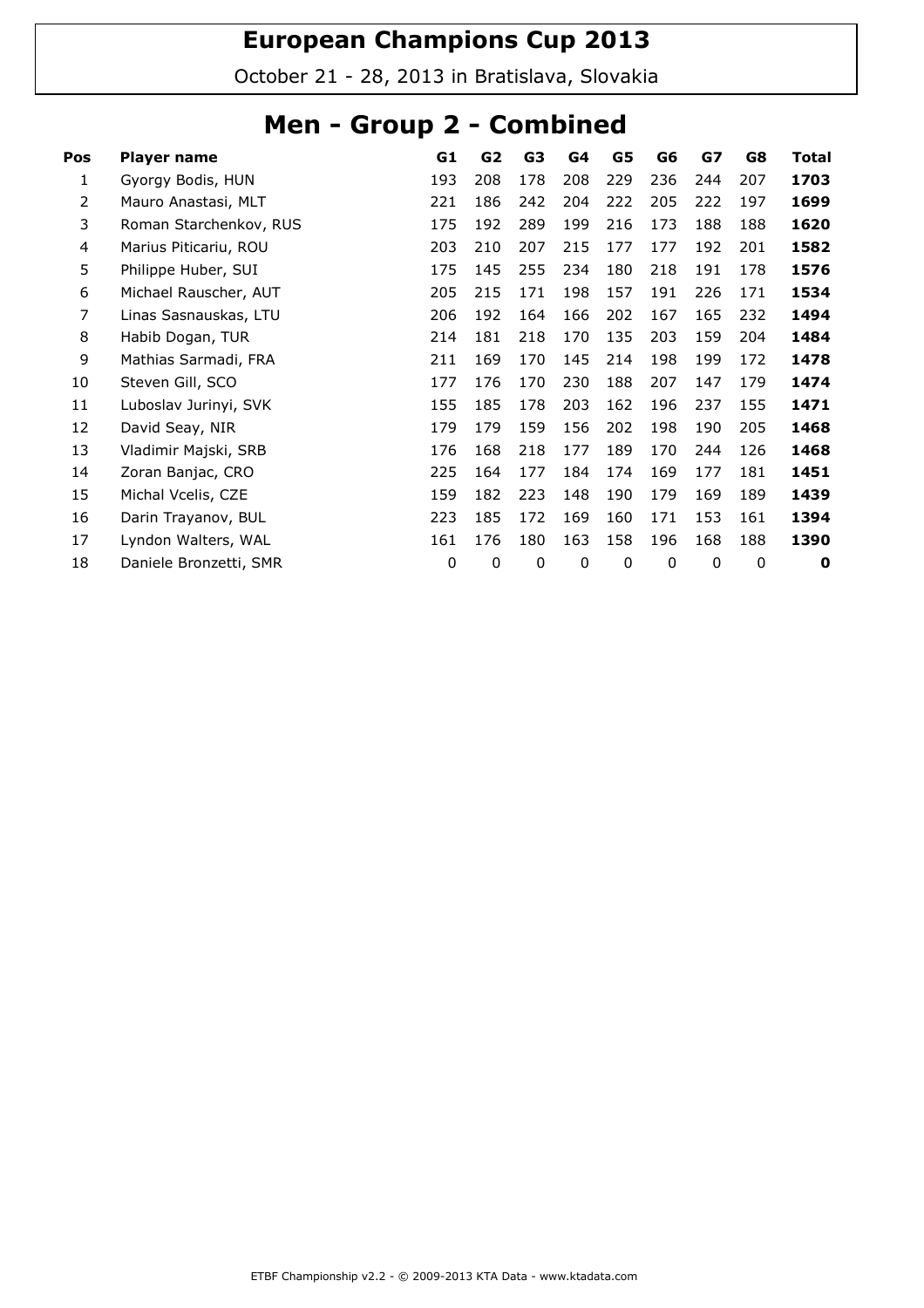October 21 - 28, 2013 in Bratislava, Slovakia

#### Mens - Combined

| Pos            | <b>Player name</b>         | <b>Oil 1</b> |      | Oil 2 Combined Oil | <b>Total</b> |
|----------------|----------------------------|--------------|------|--------------------|--------------|
| $\mathbf{1}$   | Dennis Eklund, SWE         | 1850         | 1685 | 1965               | 5500         |
| $\overline{2}$ | Mads Sandbaekken, NOR      | 1819         | 1775 | 1709               | 5303         |
| 3              | Kimmo Lehtonen, FIN        | 1796         | 1674 | 1783               | 5253         |
| $\overline{4}$ | Achim Grabowski, GER       | 1802         | 1573 | 1746               | 5121         |
| 5              | Richard Teece, ENG         | 1770         | 1694 | 1652               | 5116         |
| 6              | Anze Grabrijan, SLO        | 1643         | 1752 | 1704               | 5099         |
| $\overline{7}$ | Arturs Levikins, LAT       | 1655         | 1761 | 1653               | 5069         |
| 8              | Jeffrey van de Wakker, NED | 1812         | 1556 | 1690               | 5058         |
| 9              | James Gruffman, SWE        | 1719         | 1760 | 1575               | 5054         |
| 10             | Hafthor Hardarson, ISL     | 1719         | 1690 | 1632               | 5041         |
| $11\,$         | Emil Polanisz, POL         | 1769         | 1735 | 1526               | 5030         |
| 12             | Olexandr Kondratyev, UKR   | 1628         | 1663 | 1715               | 5006         |
| 13             | Kanstantsin Karazeyeu, BLR | 1821         | 1562 | 1606               | 4989         |
| 14             | Evangelos Krizinis, GRE    | 1615         | 1700 | 1614               | 4929         |
| 15             | Wim Claessens, BEL         | 1686         | 1536 | 1683               | 4905         |
| 16             | Gyorgy Bodis, HUN          | 1547         | 1614 | 1703               | 4864         |
| 17             | Artur Colomer, CAT         | 1596         | 1588 | 1651               | 4835         |
| 18             | Marco Reviglio, ITA        | 1636         | 1707 | 1472               | 4815         |
| 19             | Mauro Anastasi, MLT        | 1457         | 1610 | 1699               | 4766         |
| 20             | Philippe Huber, SUI        | 1589         | 1555 | 1576               | 4720         |
| 21             | Marius Piticariu, ROU      | 1530         | 1594 | 1582               | 4706         |
| 22             | Roman Starchenkov, RUS     | 1588         | 1482 | 1620               | 4690         |
| 23             | Michael Rauscher, AUT      | 1601         | 1506 | 1534               | 4641         |
| 24             | Linas Sasnauskas, LTU      | 1544         | 1596 | 1494               | 4634         |
| 25             | Ben Slutzki, ISR           | 1545         | 1625 | 1442               | 4612         |
| 26             | Steven Gill, SCO           | 1425         | 1696 | 1474               | 4595         |
| 27             | Mathias Sarmadi, FRA       | 1593         | 1502 | 1478               | 4573         |
| 28             | Habib Dogan, TUR           | 1513         | 1574 | 1484               | 4571         |
| 29             | Vladimir Majski, SRB       | 1628         | 1431 | 1468               | 4527         |
| 30             | Zoran Banjac, CRO          | 1533         | 1533 | 1451               | 4517         |
| 31             | Michal Vcelis, CZE         | 1594         | 1461 | 1439               | 4494         |
| 32             | Lyndon Walters, WAL        | 1397         | 1691 | 1390               | 4478         |
| 33             | Luboslav Jurinyi, SVK      | 1416         | 1565 | 1471               | 4452         |
| 34             | David Seay, NIR            | 1359         | 1530 | 1468               | 4357         |
| 35             | Darin Trayanov, BUL        | 1409         | 1496 | 1394               | 4299         |
| 36             | Daniele Bronzetti, SMR     | 1470         | 1521 | 0                  | 2991         |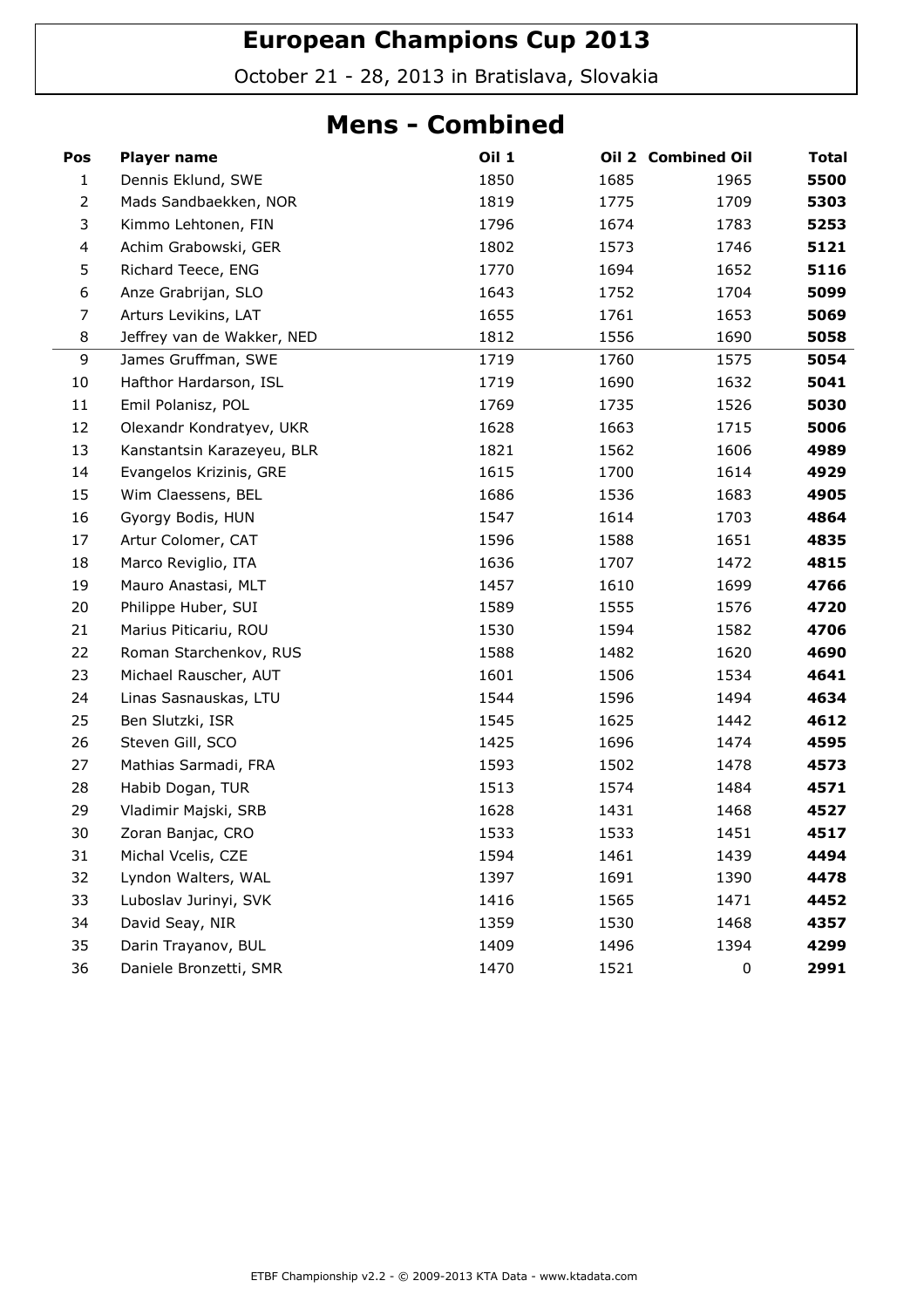October 21 - 28, 2013 in Bratislava, Slovakia

## Men - Masters Step 1 - Quarterfinals

| Seed           |    | Lane Player name                   | G1  | G <sub>2</sub> | G3  | <b>Points</b> |
|----------------|----|------------------------------------|-----|----------------|-----|---------------|
| 2              | 9  | Mads Sandbaekken, Norway           | 188 | 288            | 232 | 2             |
| $\overline{7}$ | 10 | Arturs Levikins, Latvia            | 221 | 185            | 191 | 1             |
|                |    |                                    |     |                |     |               |
| $\mathbf{1}$   | 11 | Dennis Eklund, Sweden              | 249 | 244            | 0   | 2             |
| 8              | 12 | Jeffrey van de Wakker, Netherlands | 214 | 217            | 0   | 0             |
|                |    |                                    |     |                |     |               |
| 4              | 13 | Achim Grabowski, Germany           | 213 | 176            | 201 |               |
| 5              | 14 | Richard Teece, England             | 212 | 244            | 237 | 2             |
|                |    |                                    |     |                |     |               |
| 3              | 15 | Kimmo Lehtonen, Finland            | 190 | 192            | 259 | 2             |
| 6              | 16 | Anze Grabrijan, Slovenia           | 174 | 232            | 233 |               |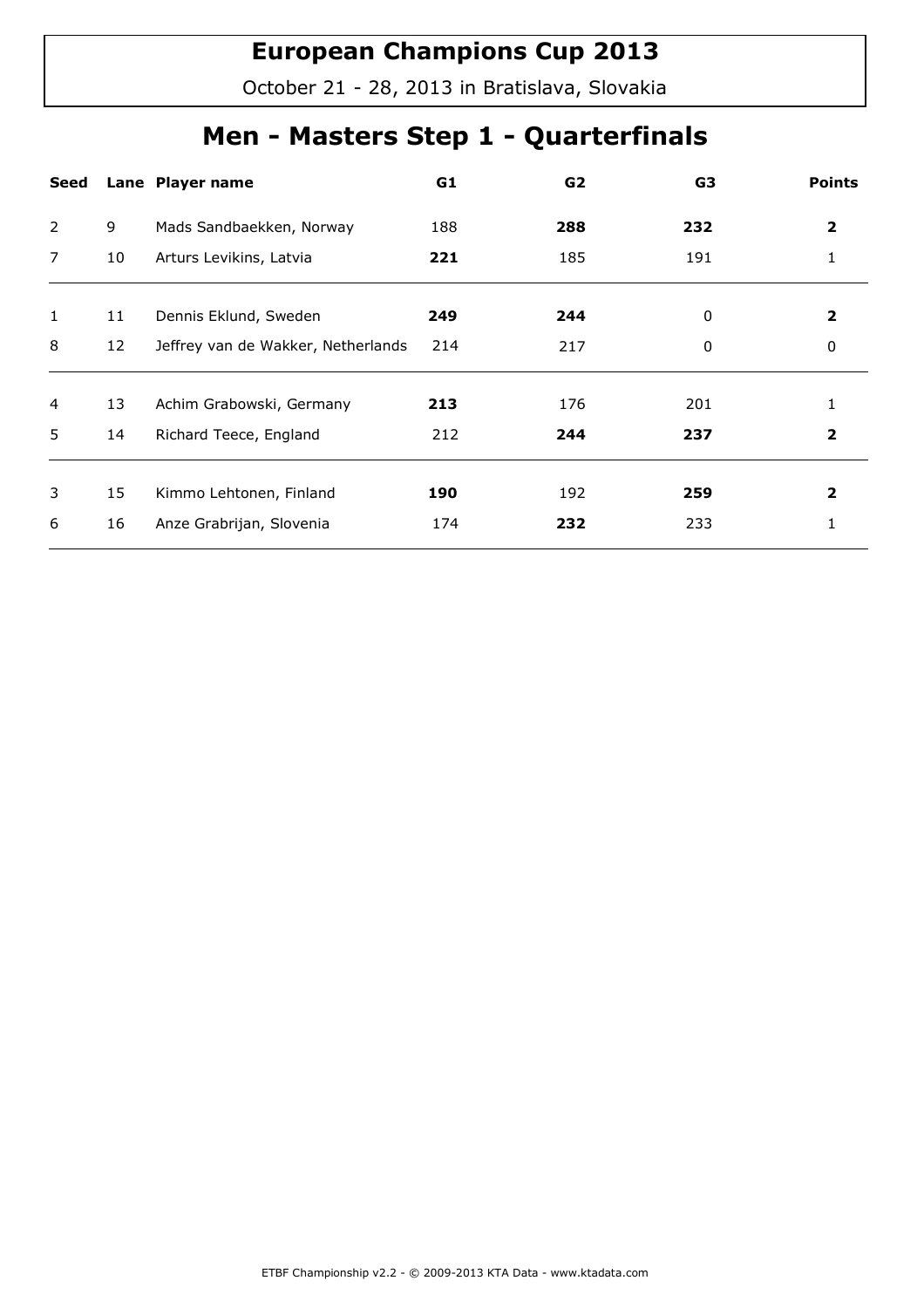October 21 - 28, 2013 in Bratislava, Slovakia

## Men - Masters Step 2 - Semifinals

| Seed |    | Lane Player name         | G1  | G2  | G3 | <b>Points</b> |
|------|----|--------------------------|-----|-----|----|---------------|
| 2    | 3. | Mads Sandbaekken, Norway | 189 | 201 | 0  | 0             |
| 3    | 4  | Kimmo Lehtonen, Finland  | 243 | 226 | 0  |               |
|      |    | Dennis Eklund, Sweden    | 239 | 197 | 0  | 0             |
| 5    | 8  | Richard Teece, England   | 245 | 221 | 0  | 2             |
|      |    |                          |     |     |    |               |